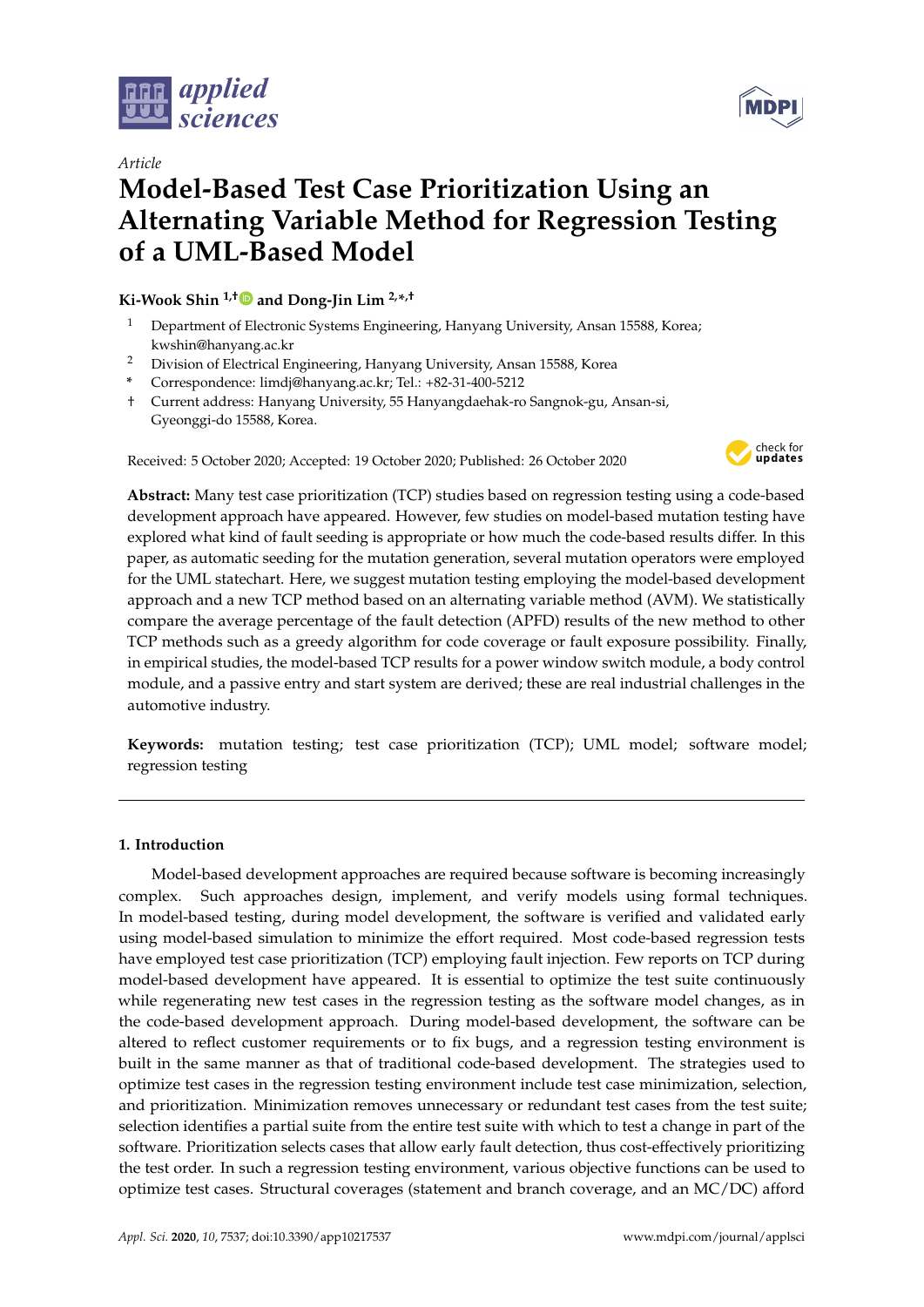code-level coverage or transitional coverage at the model level. Alternatively, test cases in a suite can be optimized by what they reveal in terms of faults. Here, we use TCP to optimize test cases created via fault injection testing using mutants. To do this, a mutant of the model has to be created via hand seeding or automatic seeding using mutation operators. In a study by Ali et al. [\[1\]](#page-20-0), hand and automatic seeding were compared; the mutation operators generated many more mutations than did hand seeding. Additionally, these results showed that mutation operators were more efficient to generate test cases based on mutation testing within a given time.

Such TCP techniques have been used to compare algorithms that derive objective functions including the average probability of fault detection (APFD), or average probability of fault detection with cost (APFDc); these are traditional measures. However, previous studies were limited to algorithms or objective functions based on traditional code-based development. During mutation testing, automatic fault seeding uses mutation operators to generate mutants efficiently. By using these mutation operators, mutants with faults can be created in existing programs and test cases can be used to compare the original code and the mutants to reveal faults.

Test cases can be prioritized to reveal several faults at once, or to identify serious faults at an early stage to achieve an objective function. However, the previous TCP was code-based; it is necessary to validate that the same objective functions can be used for model-based mutation testing featuring automatic fault seeding using mutation operators. For example, after creating a control flow graph corresponding to the sequential execution order based on the source code, a mutation operator can create a mutant that changes the graph or the relational operators as a coding mistake. However, unlike the code-based development approach, a software mutant can affect the structural and behavioral diagrams. Here, we compare a TCP method based on model-based development approaches with traditional code-based results for mutation testing.

First, we developed our software model for the automotive electronic components based on the model-based development approach. To obtain an optimized test suite in a regression testing, we wished to employ the mutation testing, but most of the research focused on the code-level. What we found from the research trend was that the model-based mutation testing is not researched well since code-based mutation testing can be employed to the model using automatic code generation. However, the model is one of the important test oracles, which can generate test cases for verification and validation. As our research motivation, we researched what kind of mutation operators should be considered and which algorithm can efficiently achieve the high APFD result for the model-based mutation testing.

The research questions can be summarized as follows:

- **RQ1**. What mutation operators should be used for model-based mutation testing?
- **RQ2**. Which TCP technique is optimal for fault detection? Does this result differ from the code-based result?
- **RQ3**. Is the optimal search algorithm for model-based TCP the same as the code-based algorithm? Does this work for real industrial cases?

To answer RQ1, we define mutation operators active on state diagrams (unlike the operators employed during code-based mutation testing) and use them to create mutants. The operators used in existing code-based or model-based studies are applied to unified modeling language (UML)-based state diagrams. Section [3](#page-4-0) explores whether such operators can be used for model-based mutation testing. To answer RQ2, we evaluate whether TCP methods based on code can be used for model-based mutation testing. Test cases are created using the mutants of Section [5,](#page-12-0) and prioritized. To answer RQ3, test cases are prioritized with the aid of the alternating variable method (AVM) (a representative test case generation method). Search-based software features simulated annealing, the use of genetic algorithms, or particle swarm optimization. Again, we use the traditional AVM. Ali, Muhammad, and Andrea [\[1\]](#page-20-0) showed that a limited-space search may be superior to the AVM. We employ the AVM because the interface range of any specific module is limited. With our research questions in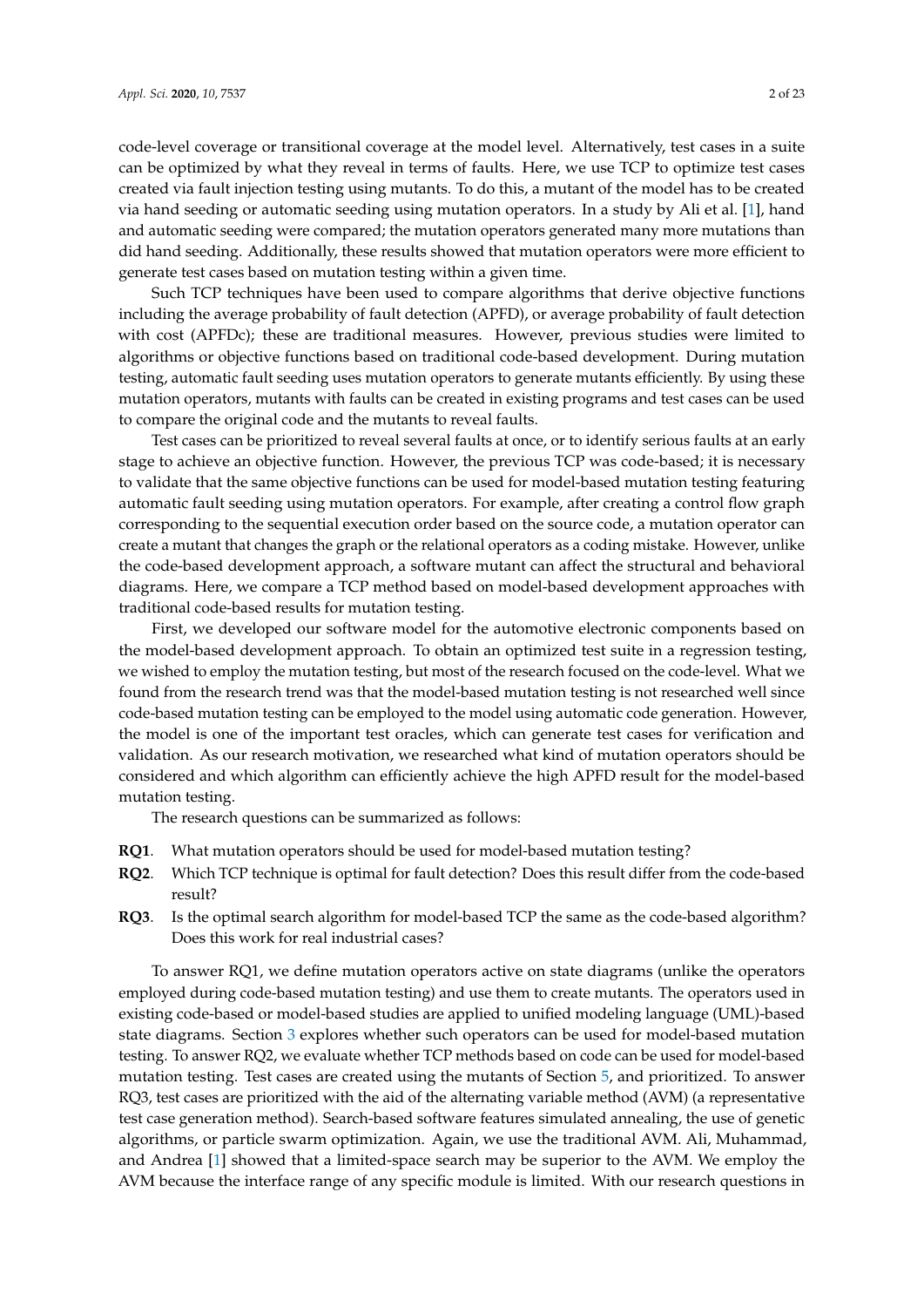mind, we generate test cases to kill mutants generated by the mutation operators and compare the model-based and code-based results of TCP using APFD as the objective function.

Section [2,](#page-2-0) Background explores the model-based development approach, the related test case prioritization, and mutation testing. Next, Section [3](#page-4-0) shows that our model-based mutation testing method is specifically described and applied to the triangle classification example in Section [4.](#page-9-0) From Section [5,](#page-12-0) we explain the empirical results on the three automotive electronic modules. Finally, we review the total experimental results and our contribution in Section [6.](#page-20-1)

# <span id="page-2-0"></span>**2. Background**

Our test case generator features a generational structure that combines a custom parser with a satisfiability modulo theories (SMT) solver to generate test cases in a model-based development environment. The test cases are based on a class diagram and a state machine [\[2\]](#page-20-2). First, XML path language (XPath) is used to retrieve the information needed to generate a test case from the model via XMI transformation [\[3\]](#page-20-3). XPath then parses the state diagrams and the action language or implementation code of the functions using ANTLR, a representative custom parser generator. The parsed text is used to generate test cases automatically based on Yices (an SMT solver [\[4\]](#page-20-4)).

#### *2.1. The Model-Based Development Approach*

The model-based development approach is a recent technique that enables rapid software development and validation. The greatest advantages are that the technique can detect errors in software development early based on analysis of customer requirements and it uses simulation techniques to merge software complexities. The model is a tool for customer specification analysis, so it can be useful for early verification via prototyping, and serves as an oracle when generating test cases using a formal model language or a specific tool-based model such as Simulink. The test cases are created by analyzing the activity and state diagrams of the various models [\[5,](#page-20-5)[6\]](#page-20-6). In the UML context, many attempts have been made to generate test cases using state diagrams. Samuel et al. developed a predictive AVM that afforded path-based coverage using fewer test cases than previous methods [\[7\]](#page-20-7). However, given the limitations of an AVM, no globally optimal solution was found and coverage was not 100 percent. Gulia presented a path-based test case generation method; a parent solution was used to create a path-based child solution employing a genetic algorithm [\[8\]](#page-20-8), but the method was not compared to other algorithms. Furthermore, these methods were not tested in real industrial situations. As a different approach, Choi and Lim generated test suites for fault localization from UML models [\[9\]](#page-20-9). Several efforts have been made to create test cases based on requirements manifested in use-case tables or diagrams [\[10\]](#page-21-0); these are advanced test scenarios reflecting customer demands. However, it is difficult to use a testing tool to create runnable test cases directly. Here, to study test case optimization employing the model-based development approach, we use a software based on the UML 2.1 standard. The Eclipse-based Papyrus open-source tool is a well-known UML-based tool [\[11\]](#page-21-1). Enterprise Architect [\[12\]](#page-21-2) and IBM Rational Rhapsody are representative commercial UML tools. In this paper, Rhapsody is used as a UML model-based tool. Rhapsody uses its own target simulation framework, called the Object Execution Framework (OXF) to run code simulating the behavioral diagrams of the developed software model. However, Rhapsody is incompatible with fUML [\[13\]](#page-21-3) [the executable UML standard of the Object Management Group (OMG)]. In fUML, action language is used to implement model behavior; a behavioral diagram corresponding to a platform-independent model is derived. The action language may be directly used for software simulation, or translated into platform-specific languages [\[14\]](#page-21-4). We use Rhapsody principally to create class, object, and state diagrams. C is employed to implement specific events, transitions, guards, and actions in state diagrams; we do not use an action language. To generate test cases automatically, we employ a concolic execution method in a custom parser-based simulation environment, instead of the OXF framework.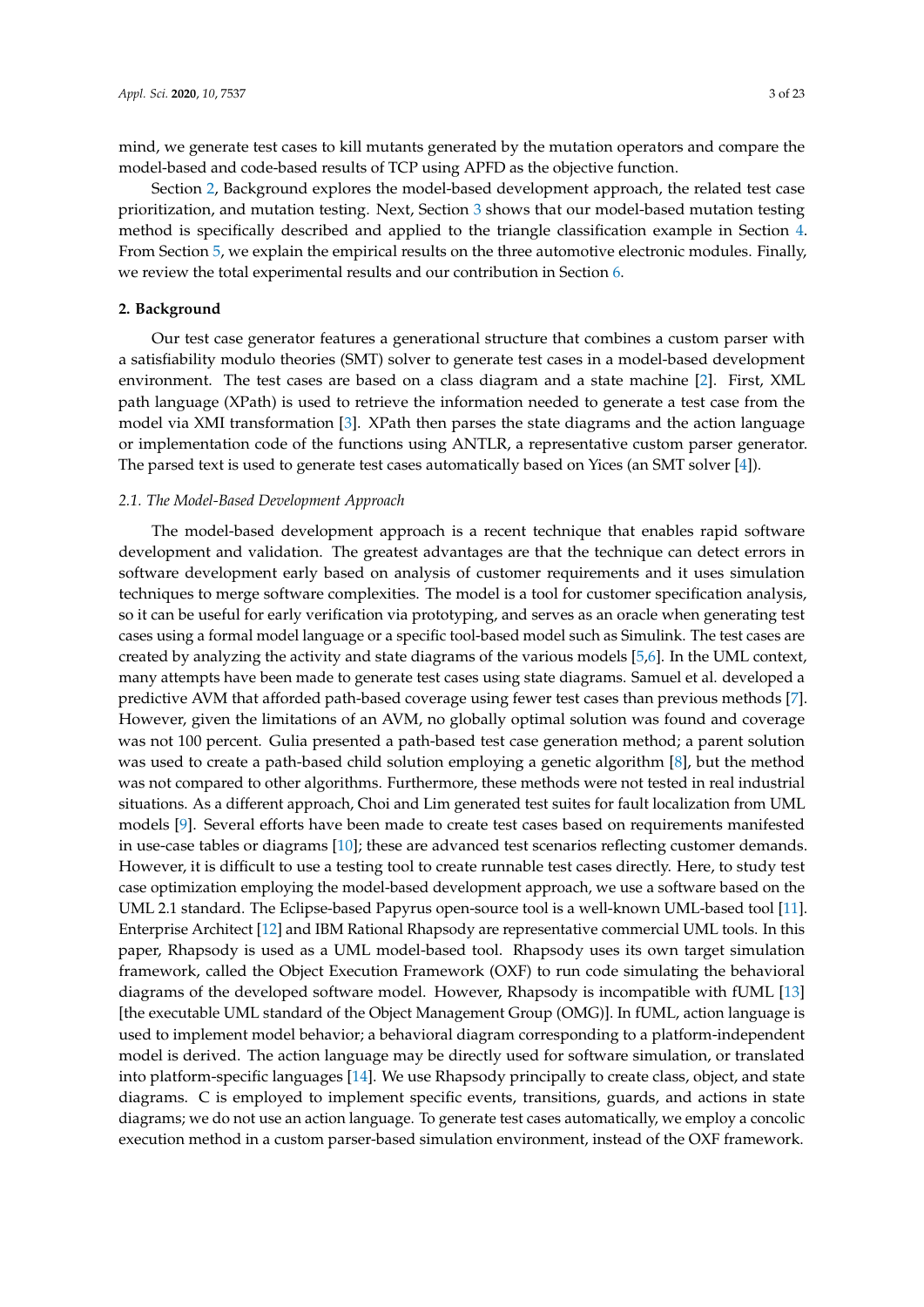During software development, it is often necessary to reimplement the software for several reasons such as changing customer requirements or to fix bugs. The three most widely used methods for test suite optimization are test case selection, minimization, and prioritization. We use each of these to optimize the test suite.

#### 2.2.1. Test Case minimization

Test case minimization eliminates obsolete or redundant test cases from test suites. For example, if one test case identifies fault  $F_1$ , and another identifies fault  $F_2$ , they are combined into a new test case that identifies both faults *F*<sup>1</sup> and *F*2. Such minimization not only reveals faults quickly but also ensures code coverage and reduces testing time.

# 2.2.2. Test Case Selection

A subset of test cases can be selected from changed parts of the software. The minimal number satisfies a specific objective function of the test suite; the suite is optimized using the selected cases. This is unlike test minimization; existing test cases are not modified, and only the required test cases are selected from the test suite *T*. The test case set becomes a new test suite *T'*. For example, the branch coverage of each test case can be measured in *T*, and test cases selected using an objective function to ensure 100 percent branch coverage; the minimum number of test cases in *T* required for this constitutes  $T'$ .

#### 2.2.3. Test Case Prioritization

Prioritization changes the test case execution order to maximize early fault detection and minimize cost. When creating a new test suite  $T'$  from cases in an existing test suite  $T$ , the objective function described above is used to optimize the execution order of *T*. Unlike test case selection, the objective is achieved by changing test case execution priority rather than finding a minimum number of test cases. For example, if one test case finds more faults than any other case, it is run first. We use test case prioritization for regression testing.

#### *2.3. Mutation Testing*

If an error is accidentally inserted when modifying the code because of changed customer requirements, this can affect functionality. Mutation testing can be used to solve such problems. A mutant (a context error) caused by a developer is detected in otherwise correct software and a robust test case is selected to kill such mutants. High numbers of many types of mutants are required, optimally generated by a mutant operator. Hand-seeded mutants are closer to the errors made by real programmers, but are slow to create. Do found that automatic seeding was more efficient than hand seeding [\[15\]](#page-21-5); we use automatic seeding here. Various objective functions can be used to measure mutant killing. APFD is the most representative technique, measuring how quickly mutants can be killed during test case execution. APFD does not consider execution time or fault severity; APFDc does. Model-based mutation testing is an active field of research; mutants generated automatically or manually using UML or Matlab-based software models are killed [\[16,](#page-21-6)[17\]](#page-21-7). As no code (rather a model) is mutated, operators appropriate for model-based development must be used. Aichenig studied model-based mutation testing using a mutation operator of a UML-based model [\[5\]](#page-20-5). Automatic test case generation based on code has been more widely studied than model-based mutation. Concolic execution-based test case generators including CREST and KLEE have been employed [\[18,](#page-21-8)[19\]](#page-21-9). These methods combine concrete and symbolic approaches that complement their mutual disadvantages. However, such code-based, test case generation tools create cases only in specific languages. Code-based TCP has also been studied. Elbaum used APFD and APFDc when evaluating various TCP techniques in a code-based regression-testing environment [\[20](#page-21-10)[–22\]](#page-21-11). Qi, Luo,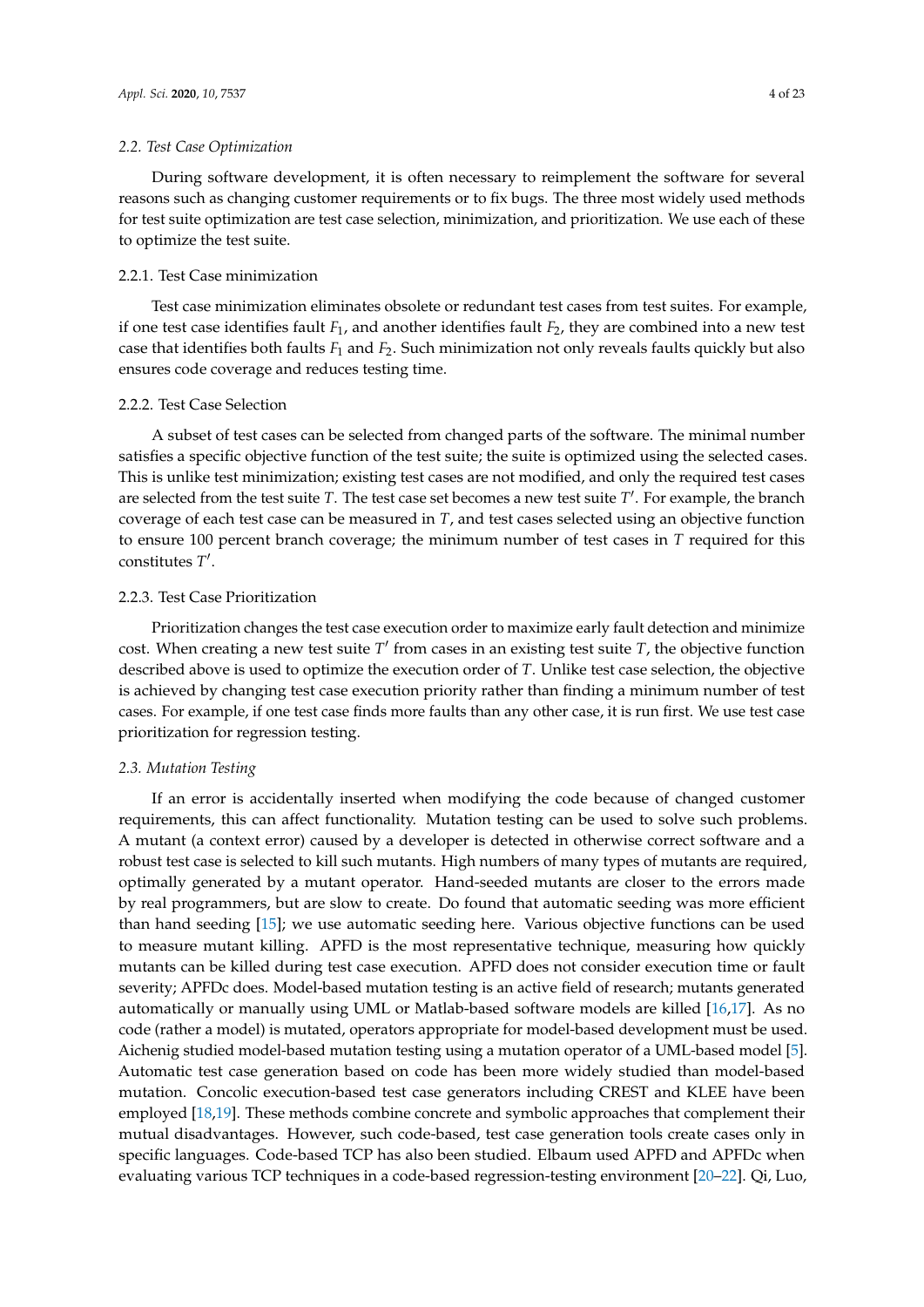and colleagues performed static and dynamic TCP using a Java-based open-source program [\[23\]](#page-21-12). McMinn developed an open-source AVM for test data generation. Pradhan performed test case selection using a search-based algorithm featuring a time budget [\[24\]](#page-21-13). Arrieta prioritized test cases using search-based algorithms (a greedy algorithm and an AVM [\[25\]](#page-21-14)).

In typical model-based mutation testing, mutations for the software model or specific diagrams are used to design robust test cases or optimize test cases. Bernhard K. Aichernig, the most active researcher of model-based mutation testing, studied how to perform test case selection on mealy machines using active automata learning techniques for conformance testing [\[26\]](#page-21-15). He also proposed a method to generate test cases in a block-box environment based on mutation testing in the model, such as statecharts, class diagrams, and instances diagrams [\[27\]](#page-21-16). Fevzi Belli et al. performed a test for fault detection at the system level from event sequence graphs, finite-state machines, and statecharts [\[28\]](#page-21-17).

### *2.4. Search Techniques*

Test case minimization, selection, and prioritization use different methods to obtain optimal solutions. The TCP that we employ improves the solution by executing the most effective test case first. Thus, a search-based algorithm is used to determine whether the current solution is optimized by a fitness function, and to search continuously for a solution that can be further improved; this is a heuristic approach. For example, if the fitness function measures statement or branch code coverage, a higher code coverage is achieved when the solution is continuously improved. We use search-based algorithms to optimize test cases based on mutation testing; the number of mutants killed by the optimized test suite is the fitness function. In TCP, the best solution kills many mutants early [\[29\]](#page-21-18). To measure this, most studies employed APFD. The ordering of test cases in a suite to optimize the objective function is an NP-hard problem; such problems are often solved using a search-based meta-heuristic algorithm such as a genetic algorithm, simulated annealing, and the AVM. The models allow genetically based automatic programming, test case generation, and cost reductions. Here, to find the best solution using an objective function, we optimized an AVM for local searching.

# <span id="page-4-0"></span>**3. Model-Based Mutation Testing**

First, test cases must be created. As described in Section [3.1,](#page-4-1) we generate test cases employing a UML model featuring a custom parser and an SMT solver. The cases are automatically generated from mutants by the model-based mutant operators described in Section [3.2,](#page-5-0) and the optimal test suite selected via TCP. Section [4](#page-9-0) discusses the addition of a fitness function to several TCP methods. Section [5](#page-12-0) reviews model-based TCP in the automotive domain; we study a power-window switch module, a body control module, and a passive entry and start system. Section [6](#page-20-1) contains the conclusions.

#### <span id="page-4-1"></span>*3.1. Model-Based Test Data Generation*

Unlike traditional test data generation by legacy codes, software is used for test data generation in the model-based development approach. UML is the most widely used descriptive language for structural and behavioral models. Currently, UML ver. 2.4 is implemented via Papyrus, Enterprise Architect, or IBM Rational Rhapsody; we use Rhapsody, which supports XML Metadata Interchange (XMI) (an OMG standard), and existing model information can be transferred from UML-based tools to other tools [\[30\]](#page-21-19). However, when using XMI, UML model information is imported unchanged, but other information must be re-processed. For example, structural diagrams are usually encoded in UML and can be XMI-processed, but model behavioral diagrams containing (perhaps) actions must be redrafted. In the 2000s, a standard action language was lacking; models were implemented using platform-dependent codes. However, commencing in 2010, OMG provided the Foundational Subset for UML for Executable Models (fUML) standard. It is now possible to develop a platform-independent model via a platform-independent action language when building behavioral diagrams of software models. Another OMG model-based testing standard, the UML testing profile (UTP), is also available. These standards create abstract test cases from platform-independent models, and configure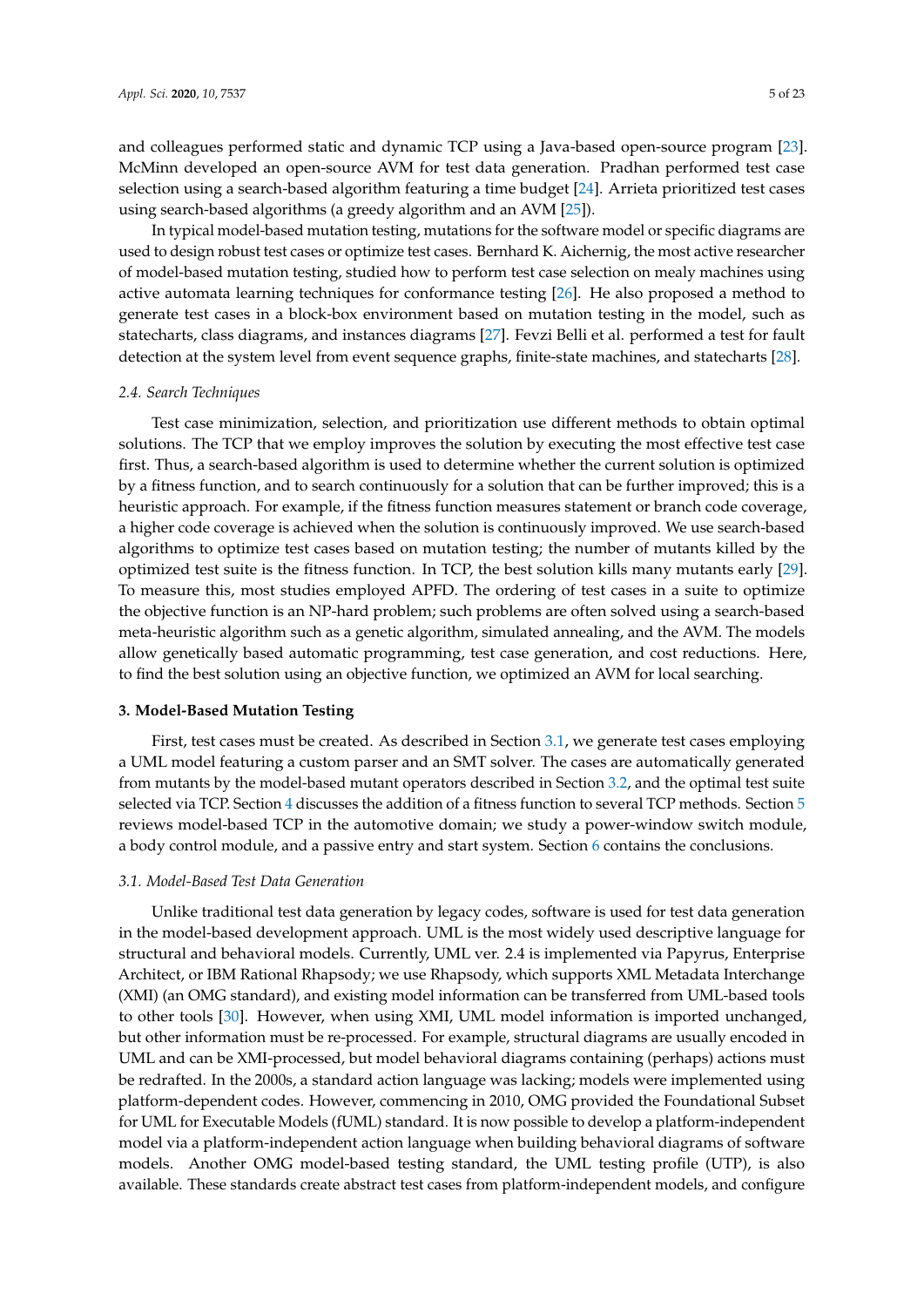test environments that convert abstract tests to actual tests with real execution targets. However, one problem is that an abstract test is converted to an actual test by an executor that must engage in interpretation within a real test target environment during active run-time. This renders it difficult to use executors that do not meet specific, real-world industrial development standards. For example, in the automotive industry, testing software must conform to the ISO26262 safety standard for passenger vehicles; general UML model-based testing tools are not so certified. Below, we ensure that the automotive verification requirements are met. A custom parser generator has a role to play if the behavioral diagram of a UML model contains unknown elements. For example, if the state chart or activity diagram is described using an action language or  $C/C++$ , the behavioral description is parsed using parsers specific to these languages. The parsed code is expressed in SMT-LIB format and used to derive a solution with the aid of a general SMT solver. Yices and Z3 are the most popular SMT solvers supporting SMT-LIB 2.0; we use Yices.

# <span id="page-5-0"></span>*3.2. State Chart-Based Mutation Operators*

RQ1 was: What mutation operator should be used for model-based mutation testing? The Krenn model-based mutation-operator-related study is informative [\[5\]](#page-20-5). Structural and behavioral diagrams of model-based development techniques require mutation operators distinct from the traditional code-based operators. A model-based mutation operator recognizing a structural diagram (such as a class diagram) is analogous to a class-based mutation operator employed in object-oriented programming, and may engage in method overloading and the creation of inappropriate relationships. State diagrams may feature incorrect transition connections, wrong event calls, and state or transition deletions. Thus, logical, relational, statement deletion, and constant-value-change operators are the model-based mutation operators equivalent to code-based operators [\[28\]](#page-21-17). However, in a general model-based development environment, model checking is principally static; it is sought to verify model validity. Rhapsody supports model checking, detecting basic errors. Here, of the various mutation operators on state charts that cannot be detected by model checking, we used those listed on the below Table [1.](#page-5-1)

<span id="page-5-1"></span>

| ID              | <b>Mutation Operator</b> | <b>Mutation Method</b>                                                                 | Formula                                                     |
|-----------------|--------------------------|----------------------------------------------------------------------------------------|-------------------------------------------------------------|
| MO1             | Replace call trigger     | Replaces a trigger of a transition with<br>another trigger.                            | $\delta: S_i \times T'(N, G, A) \rightarrow S_i$            |
| MO <sub>2</sub> | Replace guard            | Replaces an operand, a logical operator, or a<br>relational operator on a guard.       | $\delta$ : $S_i \times T(N, G', A) \rightarrow S_i$         |
| MO <sub>3</sub> | Replace guard to false   | Ensures that a guard is false.                                                         | $\delta$ : $S_i \times T(N, False, A) \rightarrow S_i$      |
| MO <sub>4</sub> | Replace guard to true    | Ensures that a guard is true.                                                          | $\delta$ : $S_i \times T(N, True, A) \rightarrow S_i$       |
| MO <sub>5</sub> | Replace action           | Replaces an action on a transition or a state<br>with another action.                  | $\delta: S_i \times T(N, G, A') \rightarrow S_i$            |
| MO <sub>6</sub> | Replace incoming         | Replaces an incoming transition to another<br>state, excluding the default transition. | $\delta: S_k \times T(N, G, A) \rightarrow S_i$             |
| MO7             | Replace outgoing         | Replaces an outgoing transition to another<br>state, including the default transition. | $\delta: S_i \times T(N, G, A) \rightarrow S_k$             |
| MO <sub>8</sub> | Remove state             | Removes a state and its related transitions<br>on a state machine.                     | $\delta = \emptyset$ , $S_i = \emptyset$                    |
| MO9             | Remove transition        | Removes a transition on a state machine.                                               | $T(N,G,A)=\emptyset$                                        |
| MO10            | Remove call trigger      | Removes a call trigger on a transition.                                                | $\delta: S_i \times T_{\emptyset}(N, G, A) \rightarrow S_i$ |
| <b>MO11</b>     | Remove guard             | Removes a part of a guard condition.                                                   | $\delta$ : $S_i \times T(N, G', A) \rightarrow S_i$         |
| MO12            | Remove action            | Removes an action on a transition or a state.                                          | $\delta: S_i \times T(N, G, \emptyset) \rightarrow S_i$     |

**Table 1.** Mutation Operators for State-Chart-Based Mutation Testing.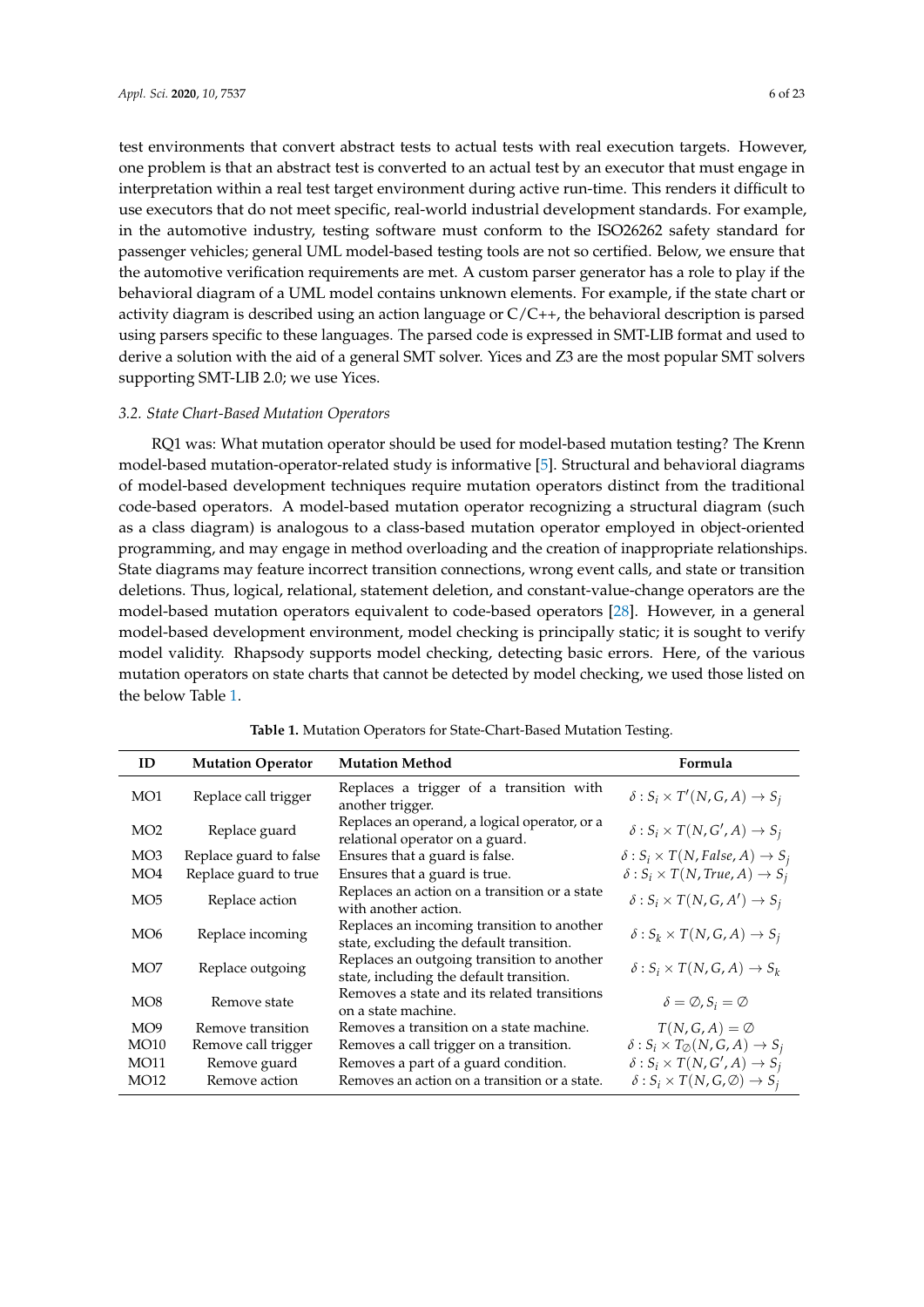These mutation operators are used to create new mutants repeatedly that are not combined. To validate the mutants, the add or replace mutation operator uses the events, actions, inputs, and outputs of the original model. The mutant set is used to generate test cases for fault detection. Specifically, the original state chart and mutants generated by the mutation operator are employed to generate test cases that reveal the faults created by the mutants. If a mutant is selected, a concolic, execution-based, test case generator creates a test case that detects the fault. As validation proceeds, the test cases are added to the test suite. The mutant-based test generation process is performed for a predefined time or for a predefined number of times. Finally, the test cases are added to the test suite and prioritized.

Figure [1](#page-7-0) shows an example statechart and its mutants for simple fade-in and -out features by the lamp on and off commands. The mutants generated by mutation operators in a UML-based state chart. The mutant operator falsifies a guard, which thus modifies the guard of any transition to become false in the original state chart (the first and second cases). If this can be expressed as a transition *T*, a 5-tuple is created. The state transition for any transition function  $\delta$  can be expressed as a 6-tuple as follows

$$
\delta: S_i \times T(N, G, A) \to S_j
$$

where  $S_i$  is the source state,  $S_j$  is the target state, N the name, T a trigger (that may be the null), and *G* the guard of the transition. *A* is the combination of actions of the transition function. The mutation operator **MO3** of Figure [1b](#page-7-0) can be expressed as

$$
\delta: S_0 \times T(N, False, A) \to \neg S_1
$$
  

$$
S_0: Root state
$$

Thus, no transition can proceed to the next state *S*1. However, if a transition from the root changes, it is impossible to enter any other state, and this scenario is discovered by the model checker. A mutant by the operator **MO3** of the Figure [1c](#page-7-0) can be expressed using very similar notation

$$
\delta: S_2 \times T(N, False, A) \rightarrow \neg S_3
$$

However, this transition may not be detected by the model checker because it is a general transition between states. The mutation operator **MO7** in the Figure [1d](#page-7-0) shows a mutant, the original state transition of which changes from  $S_3 \rightarrow S_1$  to  $S_3 \rightarrow S_2$ .

$$
\delta: S_3 \times T(N, False, A) \rightarrow S_2
$$

This mutation also may not be detected by the model checker. It is thus useful if the fault is detected early in iterative mutation testing.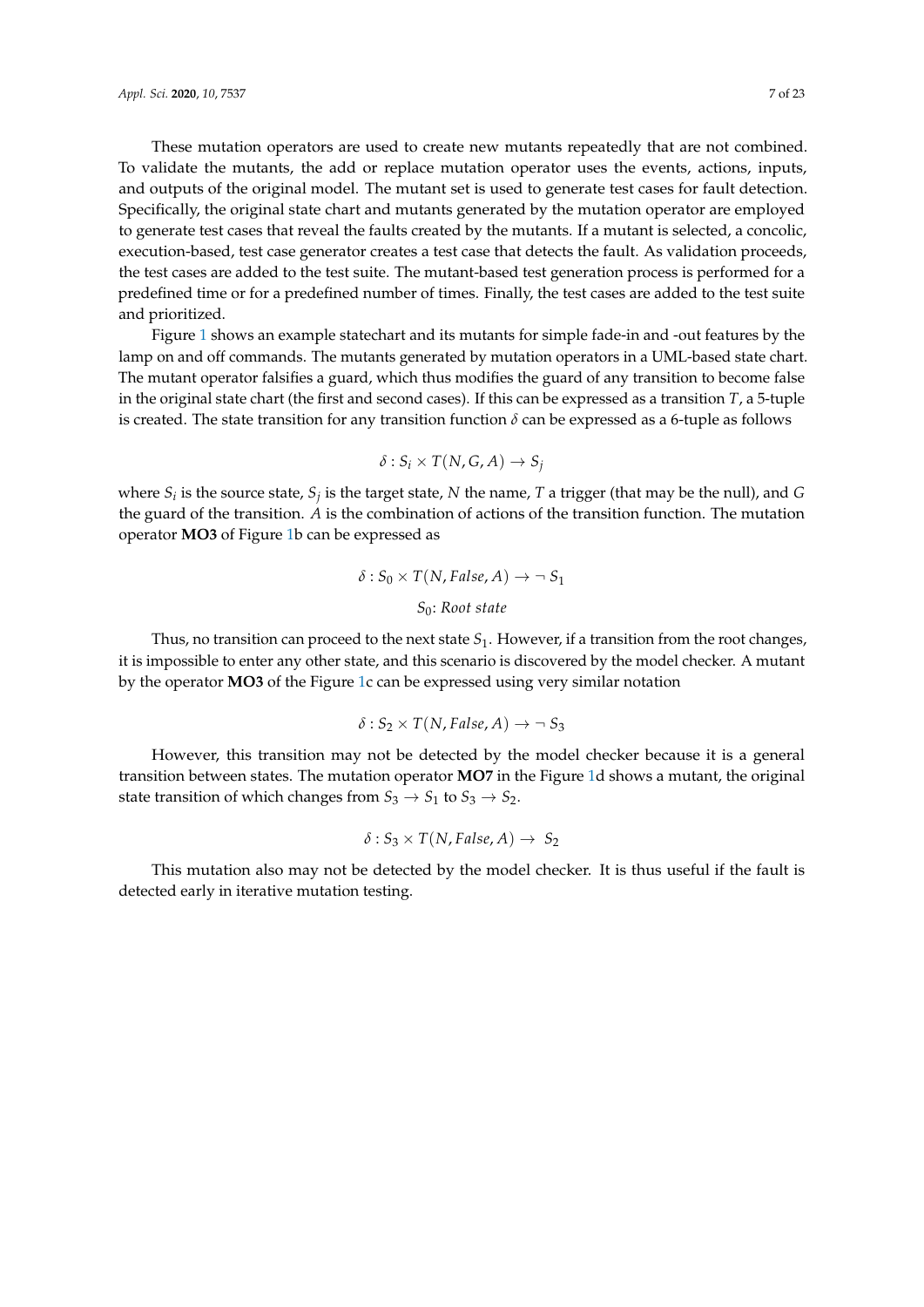<span id="page-7-0"></span>

(**a**) The original state diagram for the lamp on and off control. This diagram is used to generate the mutants (b), (c) and (d)



(**b**) This mutated diagram by MO3 cannot be operated from first since the guard condition of the transition from Root to Lamp Off was changed to false.



(**c**) This mutated diagram by MO3 has a false guard on a transition from Lamp FadeIn to Lamp FadeOut.



(**d**) A target of the transition from Lamp FadeOut to Lamp Off was changed to Lamp FadeIn by MO7.

**Figure 1.** Examples of a model-based mutation operator.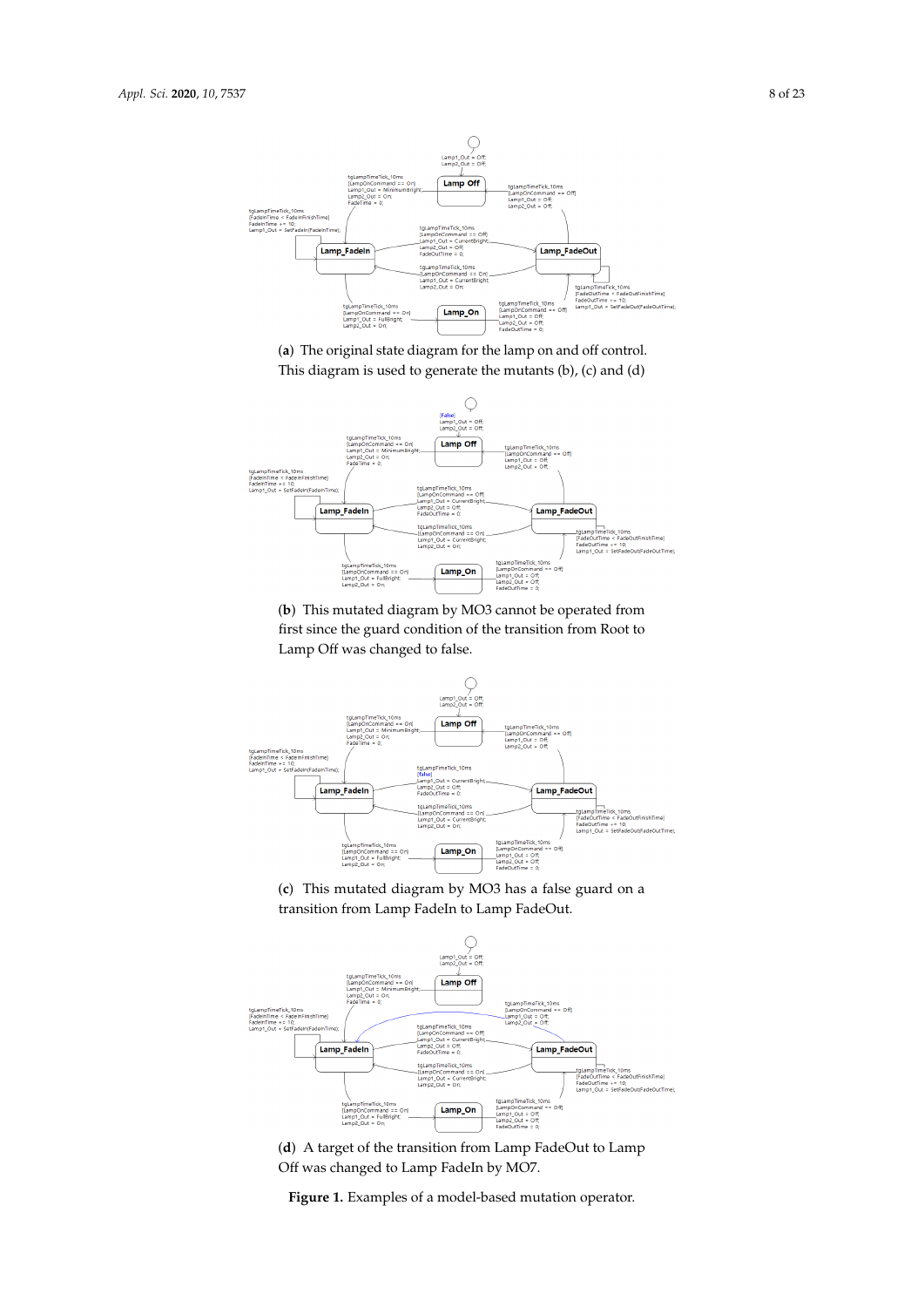# *3.3. Test Case Prioritization*

Consider software *S*; the test suite used to test *S* is *T*. Term any source code modification in *S S'*, and the test suite used to retest the changed software  $T'$ . During regression testing, the test suite *T* for *S* must achieve certain objectives. In particular, when the software change  $S \to S'$  occurs, *T* should be used to examine whether the test cases meet the changed customer requirements. Some test cases in T can be retained without change, but a new test case must be added to T'. However, as software becomes more complex and test suite size increases with each regression cycle, it may not be possible to perform all tests in T' if resources are limited. Optimization techniques can be used to construct a new test suite T<sup>'</sup>. Coverage is a test exit criterion and an important factor as a metric for monitoring how much testing has been performed. Coverage includes structural coverage of a model or a source code, and fault coverage; both are used as measures of testing. For example, if a certain software must meet 10 requirements, all must be verified. On the other hand, to confirm efficient source code implementation, structural coverage confirms that all necessary tests meet certain conditions or decision-making criteria. Finally, fault coverage should reveal all faults. If the test suite meeting these criteria is optimized early, the resources required during each regression are low. APFD is used to measure how early the test suite reveals faults. For example, for 10 faults, suppose that the first test case reveals both faults 1 and 2. That test case is executed first because it is efficient. The APFD is calculated using the test case execution order for 10 faults:

<span id="page-8-0"></span>
$$
APFD = 1 - \frac{TF_1 + TF_2 + \dots + TF_m}{n \times m} + \frac{1}{2n}
$$
 (1)

*TF*<sup>1</sup> : test case revealing the first fault. *TF*<sup>2</sup> : test case revealing the second fault. · · ·

*TF<sup>i</sup>* : test case revealing the *i*th fault. *n* : number of test cases *m* : number of faults

However, APFD assumes that all faults are equally severe and that all tests cost the same. The test order is not prioritized. APFDc prioritizes tests by fault severity and considers costs. To this end, an additional term is needed to reflect the severity and weigh the costs of Equation [\(1\)](#page-8-0), as follows [\[21\]](#page-21-20):

$$
APFDc = 1 - \frac{\sum_{j=1}^{m} (f_j \times (\sum_{i=1}^{n} t_i - \frac{1}{2} t_{TF_i}))}{\sum_{i=1}^{n} t_i \times \sum_{j=1}^{m} f_j}
$$
(2)

*ti* : cost of the *i*th test case *fj* : severity of the *j*th fault *TF<sup>i</sup>* : test case order of test suite *T* revealing the *i*th fault

The cost shown above should reflect the time required for test case execution, but fault severities can be difficult to measure precisely. If all fault severities are assumed to be identical, the APFDc becomes more concise [\[23\]](#page-21-12):

$$
APFDc = 1 - \frac{\sum_{j=1}^{m} (\sum_{i=TF_i}^{n} t_i - \frac{1}{2} t_{TF_i})}{\sum_{i=1}^{n} t_i \times m}
$$
(3)

When we simulated real-world test case execution times on a PC, they did not differ markedly. Of course, test times in a black box and the real world may differ in terms of variables. However, in a white box, real execution times can be reduced. Thus, the APFD serves as an objective function.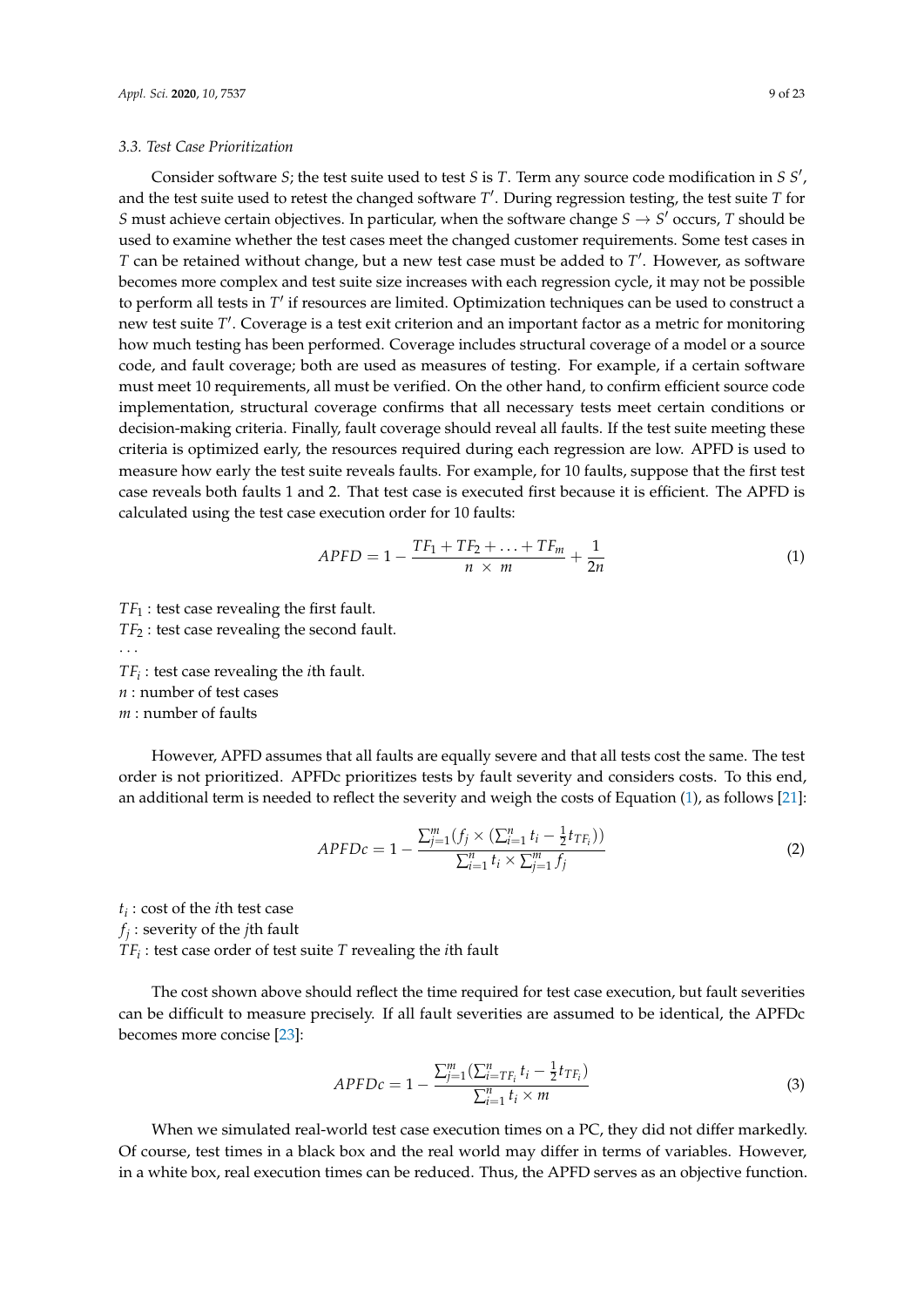Model-based mutation testing has attracted much attention. Usually, mutants are generated by a software model based on UML or Matlab, as are the test cases [\[16,](#page-21-6)[17\]](#page-21-7). Mutation operators are required in model-based environments, but not for code mutation. Bernhard et al. studied model-based mutation testing using mutation operators of a UML-based model [\[5\]](#page-20-5).

# *3.4. The Alternating Variable Method (AVM)*

The AVM is first applied to search locally for numeric test data, and then to find an optimal local solution in the search space [\[31\]](#page-22-0). For example, if three input vectors *a* to *c* exist, an arbitrary vector is first selected. Assuming that *a* is selected, the inputs are created by changing a with *b* and *c* held fixed; fitness ranges from 0 to 1, where 1 indicates optimal fitness. When the fitness attains 1, fitting is paused because local optimization has been achieved. This entire process repeats continuously [\[32\]](#page-22-1). However, as the AVM method is used principally for local optimization, a global search algorithm is also required. We perform local optimization in this manner; when a fitness of 1 is not obtained in one local optimization, another solution is sought. If a global solution is optimal, it is improved further via local optimization.

As above Algorithm [1,](#page-9-1) sequential AVM operation is performed on the test suite; if no improvement occurs over three attempts, the algorithm seeks a solution in another space. If a better solution is found, AVM-based prioritization finds a local optimization within that space; this becomes the globally optimal solution. The greatest advantage of this method is that the algorithm seeks a globally optimal solution that prevents underconvergence and also quickly finds local optimal solutions.

<span id="page-9-1"></span>

| Algorithm 1 The search-based test case prioritization using the alternating variable method (AVM) |  |  |  |  |
|---------------------------------------------------------------------------------------------------|--|--|--|--|
| 1: while termination criterion is not matched $do$                                                |  |  |  |  |
| $S_{AVM}$ =AVMSearch(S,n)<br>2:<br>if $S$ is not improved in last 3 loops then<br>3:              |  |  |  |  |
| $S'$ =exploratorySearch(S)<br>4:<br>end if<br>5:<br>if fitness( $S'$ ) > fitness(S) then<br>6:    |  |  |  |  |
| $S'' = AVMSearch(S')$<br>7:<br>if fitness(S'') > fitness(S') then<br>8:                           |  |  |  |  |
| $S = S''$<br>9:<br>else<br>10:                                                                    |  |  |  |  |
| $S = S'$<br>11:<br>end if<br>12:<br>end if                                                        |  |  |  |  |
| 13:<br>$n = n + 1$<br>14:<br>15: end while                                                        |  |  |  |  |

#### <span id="page-9-0"></span>**4. The Triangle Classification Example**

Test prioritization algorithms based on traditional code have been used principally to ensure code coverage [\[33\]](#page-22-2) of code-based development and model coverage of model-based development. However, the goal of mutation testing is different. During TCP that reveals faults quickly, the mutation operator applicable during model-based development differs from that of the code-based development environment. The mutants and faults differ, as do the TCP results. Here, we generate mutants using the mutation operators of Table [1](#page-5-1) and perform TCP, employing an objective function that checks whether mutants are killed early. APFD both ensures coverage and exposes faults in a test suite. APFD is a low-cost multi-objective function, performing prioritization with consideration of time and resource costs. We use APFD for objective prioritization; earlier fault detection (in the absence of severity or likelihood weighting) serves as an indicator of efficiency. APFD objectively evaluates test suites before and after test case optimization and measures whether fault exposure improves after prioritization. RQ2 was: Which prioritization technique allows optimal fault detection? Is this better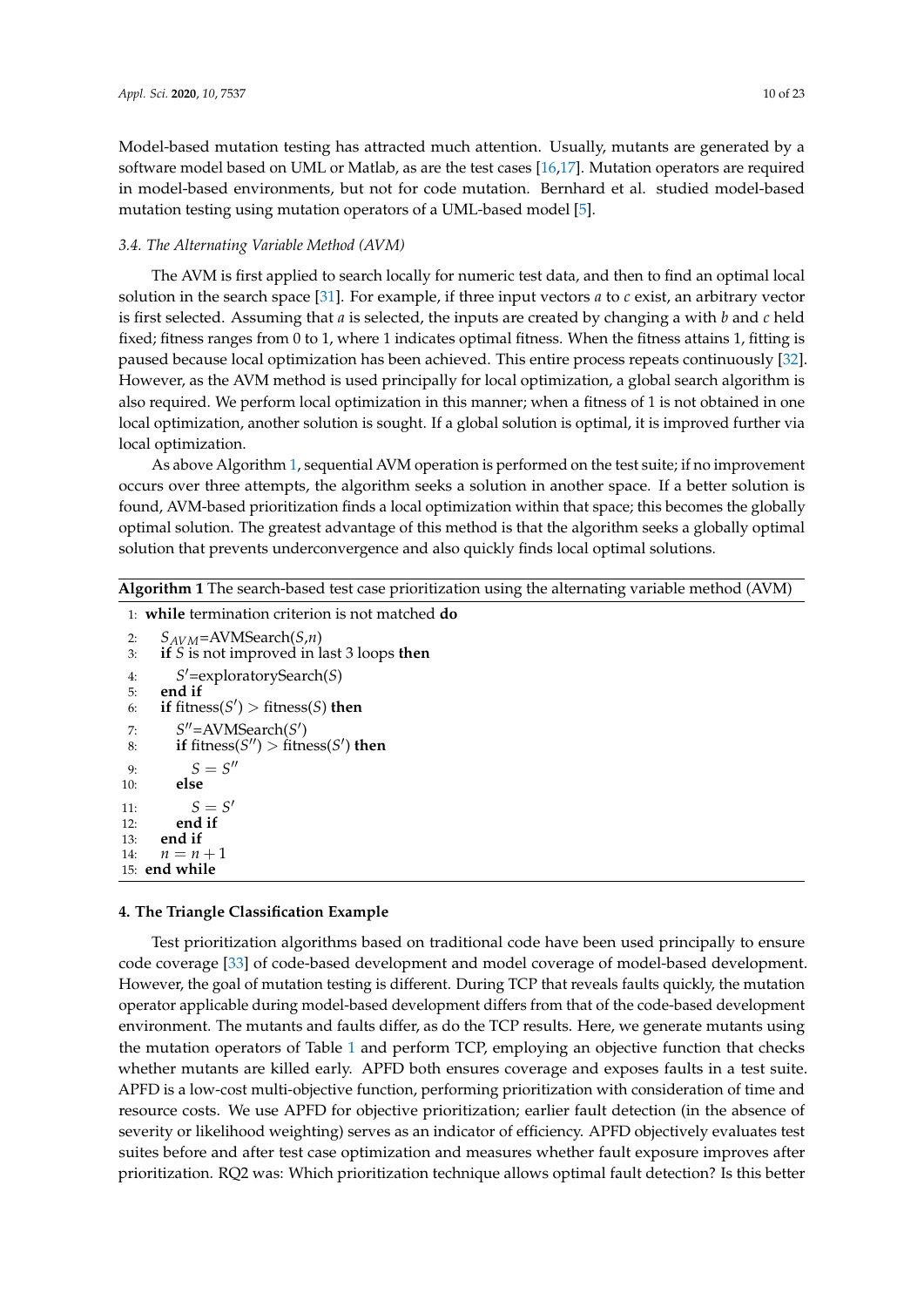than the code-based approach? We first performed TCP using APFD as a fitness function employing the following techniques:

- **Random**: After generating a test suite to kill mutants generated by mutation operators, the suite is subjected to random prioritization. If the algorithm runs only once, the differences between this and other algorithms is large. Thus, the number of random permutations is identical to the number of test cases. This determines whether the randomly generated tests allow fitness evaluation. The computational complexity is  $O(n)$ ;
- **Statement total (StTotal)**: Statement coverage is one of code-based coverage to confirm whether all statements are covered or not. For model coverage, this prioritization is performed using an objective function to cover all possible transitions of the state diagram; the coverage is 100 percent; The computational complexity is *O*(*n*).
- **Statement additional (StAddtl)**: This is similar to the above method but, after selecting a reference test case, prioritization (by a greedy algorithm) selects another case that additionally covers another transition. The complexity is  $O(n^2)$ ;
- **Fault exposure probability total (FepTotal)**: Test case execution is prioritized in the order of fault detection probability. The first-selected test suite maximally increases the total probability when the fault is exposed; the numbers of exposed faults are always maximized. The computational complexity is *O*(*n*);
- **FEP additional (FepAddtl)**: This is similar to the above method, but basic prioritization employs a greedy algorithm. The fault exposure probability always increases when the next test case is added. The computational complexity is  $O(n^2)$ ;
- **AVM**: A permutation is first prioritized using a fitness function, and the prioritization method, then locally optimized. As only local optimization is possible, an exploratory method is added to find global solutions even when local optimization using the AVM fails after a defined number of trials. The computational complexity is *O*(*nlogn*).

We generated 100 different mutants using a simple UML state diagram that selects triangle type by reference to the lengths of the sides, as shown in the Figure [2.](#page-11-0) During mutation testing, only test cases that killed mutants were included in the test suite. To prevent that number from becoming too large, if the number of cases in the suite exceeded a certain number, only test cases that killed more mutants were added. This prioritized test case execution. We obtained APFD data for each prioritization method based on optimized test suites.

**Statistical model**: We explored whether data generated via prioritization were normally distributed. The numbers of mutants and test cases in the test suites were determined. One hundred mutants were generated using mutation operators, and test cases created to kill the mutants. Those cases were prioritized 100 times. ANOVA analyses of the average between-group differences rejected the null hypothesis (no between-group difference) at less than 0.005 in Table [2;](#page-10-0) the differences were, in fact, significant. A total of six methods were compared including five code-based TCP methods and our suggested AVM-based TCP method; the degree of freedom is 5 in between-groups, and the degree of freedom of within-groups is 594, since we tested 100 times.

<span id="page-10-0"></span>

| Category                        | <b>Sum of Squares</b> |     | df Mean Squares          |                                      | <i>v</i> -Value                     |
|---------------------------------|-----------------------|-----|--------------------------|--------------------------------------|-------------------------------------|
| Between-groups<br>Within-groups | 0.553<br>0.014        | 594 | 0.111<br>0.000           | 4635.015<br>$\overline{\phantom{0}}$ | < 0.005<br>$\overline{\phantom{0}}$ |
| Total                           | 0.567                 | 599 | $\overline{\phantom{a}}$ | $\overline{\phantom{0}}$             | -                                   |

**Table 2.** One-way ANOVA results.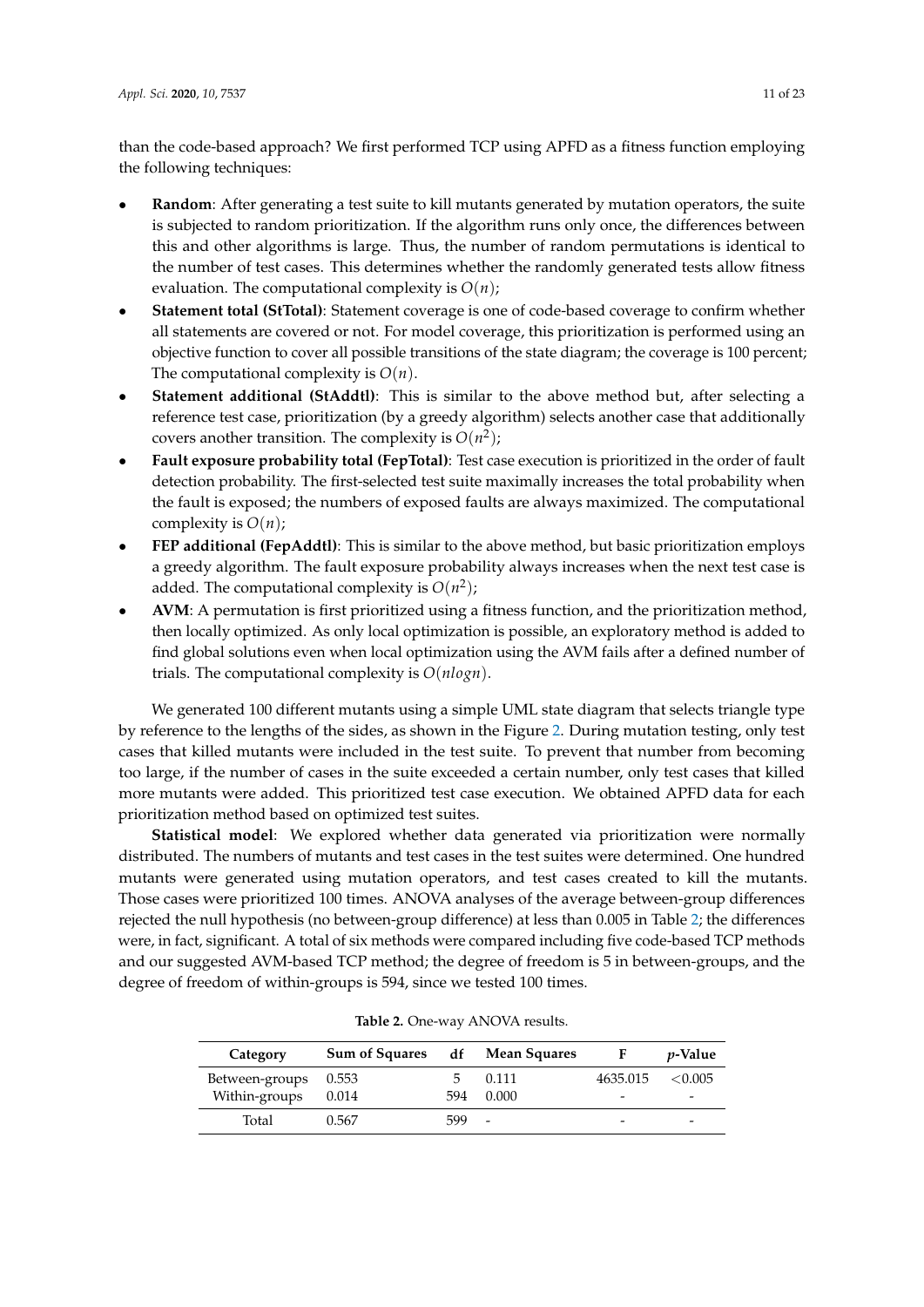<span id="page-11-0"></span>

**Figure 2.** A state diagram of triangle classification.

We used the post-hoc Scheffe method and represented the result in Table [3.](#page-12-1) In most cases, the mean, post-test between-group difference (*p*) was <0.005. No clear difference was apparent between FepAddtl and AVM.

As shown in Figure [3,](#page-12-2) the Random, StTotal, and StAddtl performed less well than FepTotal and FepAddtl. The former methods achieved code or model coverage regardless of fault exposure, and thus exhibited low APFDs. The StAddtl APFD was lower than the Random APFD because Random creates as many test suites as test cases (computational complexity *O*(*n*)), associated with a higher APFD. However, FepTotal, FepAddtl, and AVM exhibited relatively good TCP. As APFD served as the fitness function, good prioritization reflected good performance. FepAddtl was better than FepTotal because the test suite detected faults with ever-increasing probability, driven by a greedy algorithm. The AVM was significantly better than FepTotal. Usually (compared to AVM), FepTotal found a good solution in a shorter time because the computational complexity of AVM is *O*(*nlogn*), but that of FepAddtl is  $O(n^2)$ . We ran the algorithms on a PC(Intel® Core<sup>TM</sup> i7-9750H with RAM 24GB) and the average execution times of the algorithms for 100 times were found to be as follows: Random-413 ms, StTotal-13 ms, StAddtl-828 ms, FepTotal-3 ms, FepAddtl-5186 ms, and AVM-3834 ms. As explained in the second paragraph of this section, the time complexities of the algorithms are as follows: Random-*O*(*n*), StTotal-*O*(*n*), StAddtl-*O*(*n* 2 ), FepTotal-*O*(*n*), FepAddtl-*O*(*n* 2 ), AVM-*O*(*nlogn*). Since FepAddtl and AVM do the calculations to select the next fault exposure test case in every loop, the more computation power is required than in the code coverage calculation. They require more execution time than StAddtl, but give better APFD results. Finally, AVM's execution time is shorter than FepAddtl, and the APFD result of AVM is the best among other TCP algorithms. However, sometimes, after AVM convergence to a local optimization point, the results no longer improved. This occurred 6–8 times in 100 iterations; it is essential that a solution does not converge only to a local point. Notably, our code-based TCP did not differ from that of Elbaum et al. [\[20\]](#page-21-10), because some algorithms are not optimized in terms of fault exposure.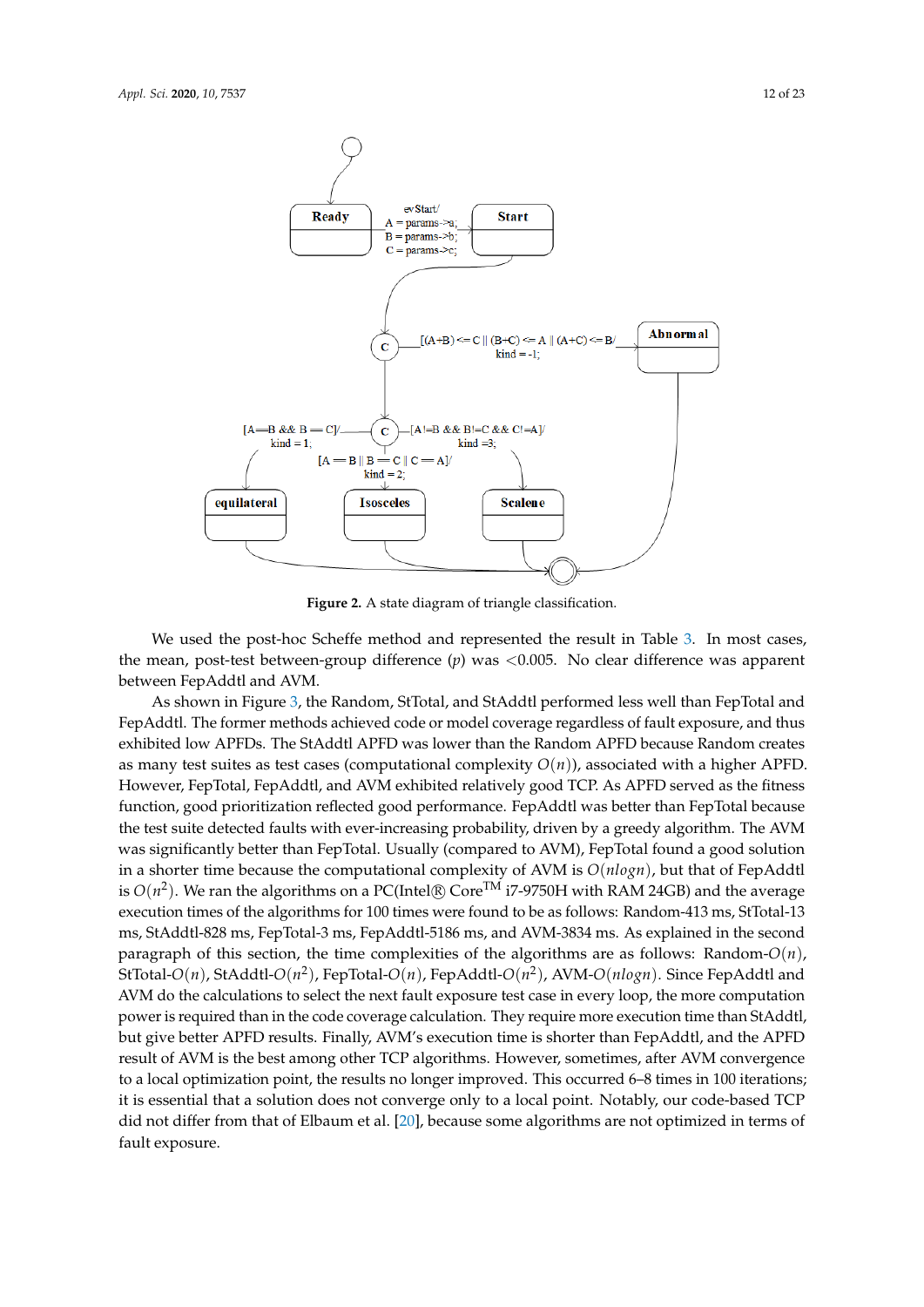<span id="page-12-1"></span>

| (I) Method | (J) Method | Average Difference $(I - J)$ | p           |
|------------|------------|------------------------------|-------------|
|            | StTotal    | 0.003824646490               | < 0.05      |
|            | StAddtl    | 0.004647020250               | < 0.05      |
| Random     | FepTotal   | $-0.051540050500$            | < 0.05      |
|            | FepAddtl   | $-0.060530909030$            | < 0.05      |
|            | <b>AVM</b> | $-0.060551111040$            | < 0.05      |
|            | Random     | $-0.003824646490$            | < 0.05      |
|            | StAddtl    | 0.000822373760               | >0.05       |
| StTotal    | FepTotal   | $-0.055364696990$            | < 0.05      |
|            | FepAddtl   | $-0.064355555520$            | < 0.05      |
|            | <b>AVM</b> | $-0.064375757530$            | < 0.05      |
|            | Random     | $-0.004647020250$            | < 0.05      |
|            | StTotal    | $-0.000822373760$            | $\geq 0.05$ |
| StAddtl    | FepTotal   | $-0.056187070750$            | < 0.05      |
|            | FepAddtl   | $-0.065177929280$            | < 0.05      |
|            | <b>AVM</b> | $-0.065198131290$            | < 0.05      |
|            | Random     | 0.051540050500               | < 0.05      |
|            | StTotal    | 0.055364696990               | < 0.05      |
| FepTotal   | StAddtl    | 0.056187070750               | < 0.05      |
|            | FepAddtl   | $-0.008990858530$            | < 0.05      |
|            | <b>AVM</b> | $-0.009011060540$            | < 0.05      |
|            | Random     | 0.060530909030               | < 0.05      |
|            | StTotal    | 0.064355555520               | < 0.05      |
| FepAddtl   | StAddtl    | 0.065177929280               | < 0.05      |
|            | FepTotal   | 0.008990858530               | < 0.05      |
|            | <b>AVM</b> | $-0.000020202010$            | $\geq 0.05$ |
|            | Random     | 0.060551111040               | < 0.05      |
|            | StTotal    | 0.064375757530               | < 0.05      |
| <b>AVM</b> | StAddtl    | 0.065198131290               | < 0.05      |
|            | FepTotal   | 0.009011060540               | < 0.05      |
|            | FepAddtl   | 0.000020202010               | >0.05       |
|            |            |                              |             |
|            |            |                              | 180         |

**Table 3.** The outcomes of test case prioritizations.

<span id="page-12-2"></span>

**Figure 3.** A comparison of test case prioritization methods.

# <span id="page-12-0"></span>**5. Empirical Studies: Industrial Cases**

We explored whether our model-based prioritization could be applied to real industrial UML models for the automotive industry (specifically: models of chassis parameters, body electronics, and engine controls). Most prior empirical studies have focused on automotive electronics, many of which are simple, with outputs determined by the combinations and the timings of input signals. In Section [4,](#page-9-0) we showed how to generate mutations using mutation operators that seeded the state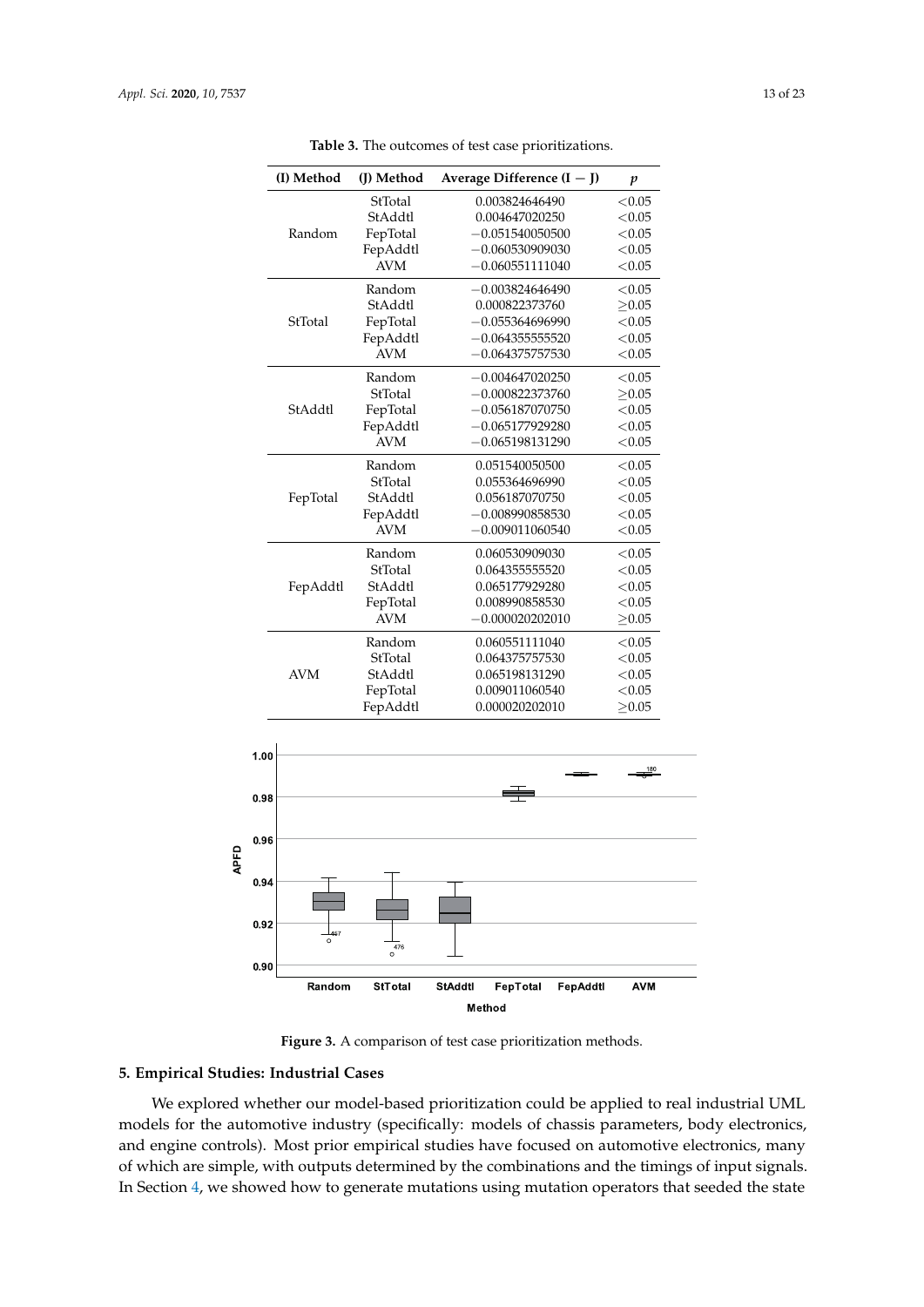charts of model-based tests in a manner unlike code-based TCP. This Section seeks answers to RQ2 and RQ3 (Which prioritization technique allows optimal fault detection? Is this better than the code-based approach?; Is the optimal search algorithm for model-based TCP the same as the code-based algorithm? Does this work for real industrial cases?) via empirical studies. Section [5.4](#page-18-0) analyzes threats to the validity of such results. We prioritized test cases for body electronic components: the power-window switches on the driver and front passenger doors; the wiper, interior, and exterior lamps; central door controls; seat belt controls; the burglar alarm; and the smart key (passive entry/start) system. A mutant kill table explored whether a new test case killed mutants automatically generated by mutant operators. Using this table, the TCP satisfying a fitness function was statistically analyzed.

# <span id="page-13-1"></span>*5.1. Power-Window Switch Module*

Test cases were generated from a UML model for the power-window switch (PWS) module; iterative test execution was optimized via prioritization of the test suite. The module has several submodules controlling door open/closed status, door locking/unlocking, and side mirror control from the driver and passenger seats. The module is connected to the body controller area network (CAN) and receives input from other modules (via the CAN interface) to operate the power-window controls or side-mirror actuators. The module studied is UML-based and is implemented in the Kia Sportage using Rhapsody. The model was loaded into a test case generation program via XMI transformation, and mutants were generated in model state charts using the mutation operators of Section [3.2.](#page-5-0) The results were compared after 100 test suite prioritizations by each algorithm in the test suite generated to kill 100 mutants.

<span id="page-13-0"></span>

| Module        | Number of<br><b>States</b> | Number of<br><b>Transitions</b> | Number of<br><b>State Machines</b> | Number of<br><b>Test Cases</b> | <i>v</i> -Value |
|---------------|----------------------------|---------------------------------|------------------------------------|--------------------------------|-----------------|
| Courtesy Lamp | 12                         | 26                              | 4                                  | 1135                           | < 0.005         |
| OS Mirror     | 109                        | 349                             | 32                                 | 1702                           | < 0.005         |
| Power window  | 78                         | 126                             | 26                                 | 1780                           | < 0.005         |
| Puddle lamp   | 14                         | 26                              | 5                                  | 887                            | < 0.005         |
| Interface     | 26                         | 39                              | 13                                 | 1719                           | < 0.005         |
| Heater        | 4                          | 6                               | $\mathcal{L}$                      | 1294                           | < 0.005         |
| <b>IMS</b>    | 27                         | 38                              | 4                                  | 1295                           | < 0.005         |
| Total         | 270                        | 610                             | 86                                 | 9812                           |                 |

**Table 4.** Major functionalities of the power-window switch module.

The PWS module featured seven principal submodules in Table [4](#page-13-0) and 86 state machines. The test cases generated were proportional to the numbers of mutants, and test cases exhibiting various paths were generated within the state chart even if the module size was small. Thus, similar numbers of test cases were generated for the heater and other more complex functions; the heater submodule is very small. APFD served to measure the fitness of TCP; the outcomes of various prioritization methods were compared. We first confirmed that the data were normally distributed. For each TCP method, the mutation operator created 100 mutants and test cases were then generated automatically. The results (100 for each method) were analyzed as described in Table [5.](#page-14-0) We confirmed that the APFD values became essentially normally distributed as the test numbers rose; we used ANOVA to explore the statistical significances of APFD differences. We also employed the Duncan post-hoc test; the *p*-value was <0.005 and was correlated among the groups. When the Scheffe test (which is stricter than the Duncan test) was applied, the results of the Random, StTotal, StAddtl, and FepTotal methods differed significantly. However, the StTotal and StAddtl, and FepAddtl and AVM methods sometimes did not differ significantly (depending on the submodule). A boxplot of the average APFD comparisons follows.

As shown in Figure [4,](#page-15-0) the TCPs of the seven submodules for the PWS module did not differ significantly. First, test coverage prioritization focusing on statement coverage exhibited relatively low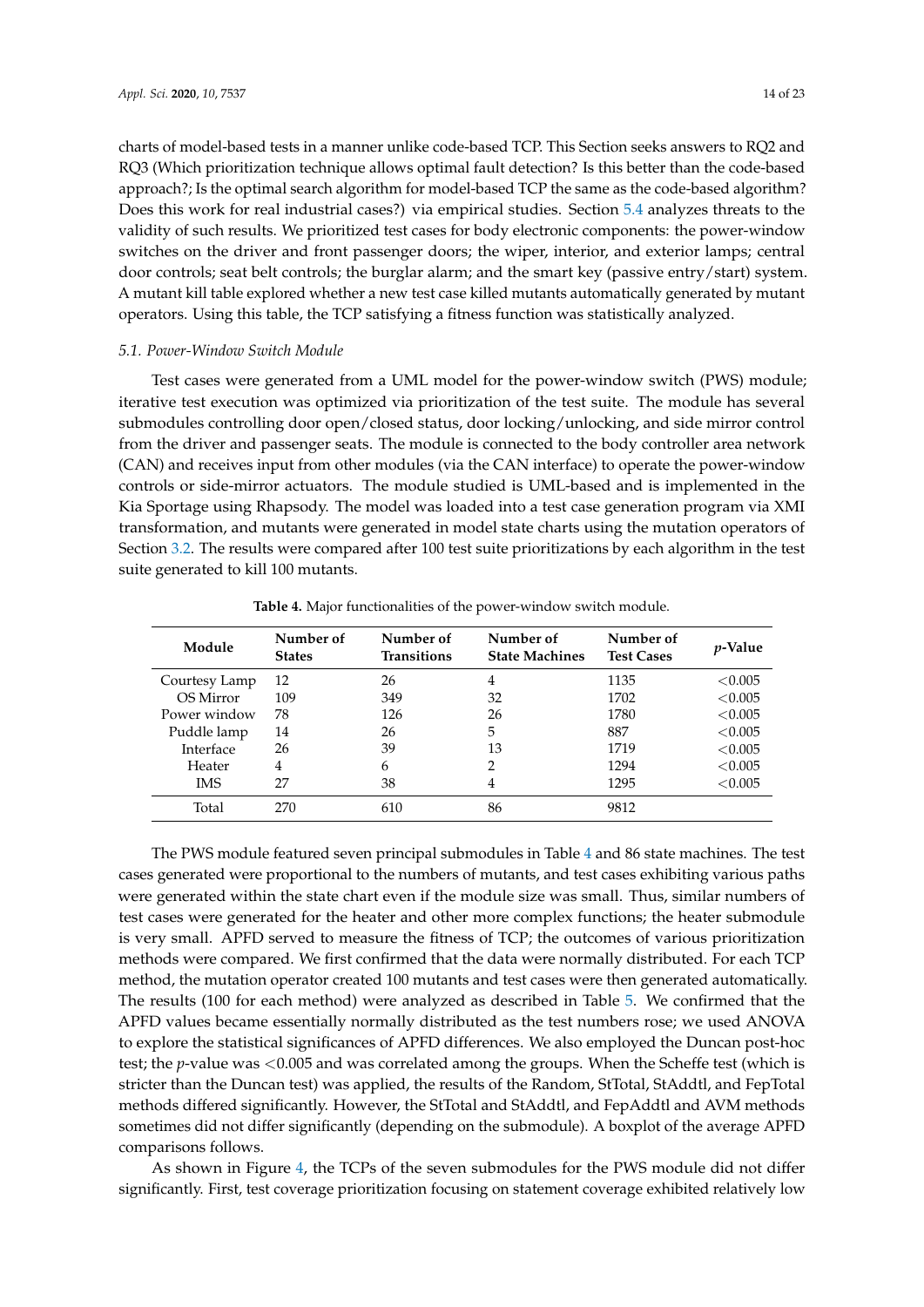APFDs, as did code-based prioritization, probably reflecting the low correlation between coverage and fault discovery. For the random method, APFD revealed an improved prioritization method based on statement coverage given the iterative operation of  $O(n)$ , but the APFD remained lower than those of methods based on fault-exposure probability. Compared to the FepAddtl or AVM, the other methods are not locally optimized, delivering locally convergent results. The fault-exposure probability methods exhibited higher APFDs. Of these, FepAddtl uses a greedy algorithm, yielding better results than FepTotal because the algorithm prioritizes the direction in which fault exposure probability maximally improves. The AVM (our preferred choice) was not very different from FepAddtl; the significance levels were within 0.05 percent (depending on the submodule) but AVM was faster. The AVM result was clearly better than that of FepTotal, and equal to or better than that of FepAddtl.

<span id="page-14-0"></span>

| (I) Method | (J) Method | Average difference $(I - J)$ | p-Value       |
|------------|------------|------------------------------|---------------|
|            | StTotal    | 0.004165355370               | < 0.005       |
|            | StAddtl    | 0.003424223600               | $\geq 0.005$  |
| Random     | FepTotal   | $-0.069128709500$            | < 0.005       |
|            | FepAddtl   | $-0.082282539710$            | < 0.005       |
|            | <b>AVM</b> | $-0.082333333370$            | < 0.005       |
|            | Random     | $-0.004165355370$            | < 0.005       |
|            | StAddtl    | $-0.000741131770$            | $\geq 0.005$  |
| StTotal    | FepTotal   | $-0.073294064870$            | < 0.005       |
|            | FepAddtl   | $-0.086447895080$            | < 0.005       |
|            | <b>AVM</b> | $-0.086498688740$            | < 0.005       |
|            | Random     | $-0.003424223600$            | ${\geq}0.005$ |
|            | StTotal    | 0.000741131770               | $\geq 0.005$  |
| StAddtl    | FepTotal   | $-0.072552933100$            | < 0.005       |
|            | FepAddtl   | $-0.085706763310$            | < 0.005       |
|            | <b>AVM</b> | $-0.085757556970$            | < 0.005       |
|            | Random     | 0.069128709500               | < 0.05        |
|            | StTotal    | 0.073294064870               | < 0.005       |
| FepTotal   | StAddtl    | 0.072552933100               | < 0.005       |
|            | FepAddtl   | $-0.013153830210$            | < 0.005       |
|            | <b>AVM</b> | $-0.013204623870$            | < 0.005       |
|            | Random     | 0.082282539710               | < 0.05        |
|            | StTotal    | 0.086447895080               | < 0.005       |
| FepAddtl   | StAddtl    | 0.085706763310               | < 0.005       |
|            | FepTotal   | 0.013153830210               | < 0.005       |
|            | <b>AVM</b> | $-0.000050793660$            | $\geq 0.005$  |
|            | Random     | 0.082333333370               | < 0.05        |
|            | StTotal    | 0.086498688740               | < 0.005       |
| AVM        | StAddtl    | 0.085757556970               | < 0.005       |
|            | FepTotal   | 0.013204623870               | < 0.005       |
|            | FepAddtl   | 0.000050793660               | >0.005        |

**Table 5.** Scheffe post-hoc test results for the PWS Puddle Lamp.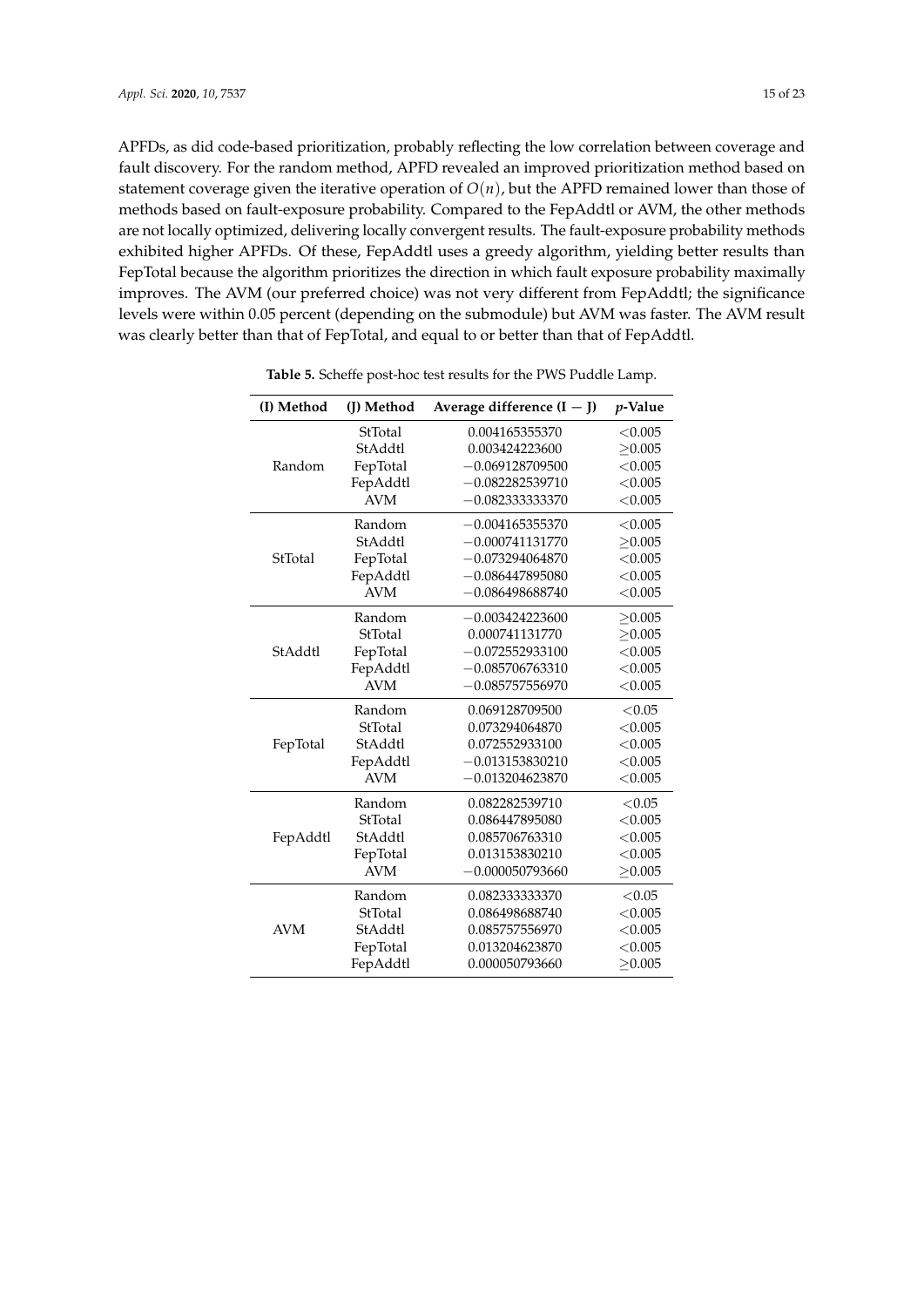<span id="page-15-0"></span>

![](_page_15_Figure_2.jpeg)

![](_page_15_Figure_3.jpeg)

(**c**) IMS: AVM is the best as 0.9842.

![](_page_15_Figure_5.jpeg)

(**b**) Heater: FepAddtl is better than AVM more 0.00002.

![](_page_15_Figure_7.jpeg)

(**d**) OSMirror: AVM is the best.

**PWSW PuddleLamp** 

(**f**) PuddleLamp: AVM is the

**iPod** epTotal epAddt

**StTotal** 

Karluon

**KW** 

best

1.0000

0.9750

0.950

0.9250

0.9000

0.875

APFD

![](_page_15_Figure_9.jpeg)

![](_page_15_Figure_10.jpeg)

![](_page_15_Figure_11.jpeg)

(**g**) Interface: AVM is the best

**Figure 4.** Test case prioritization results of the power-window switch module.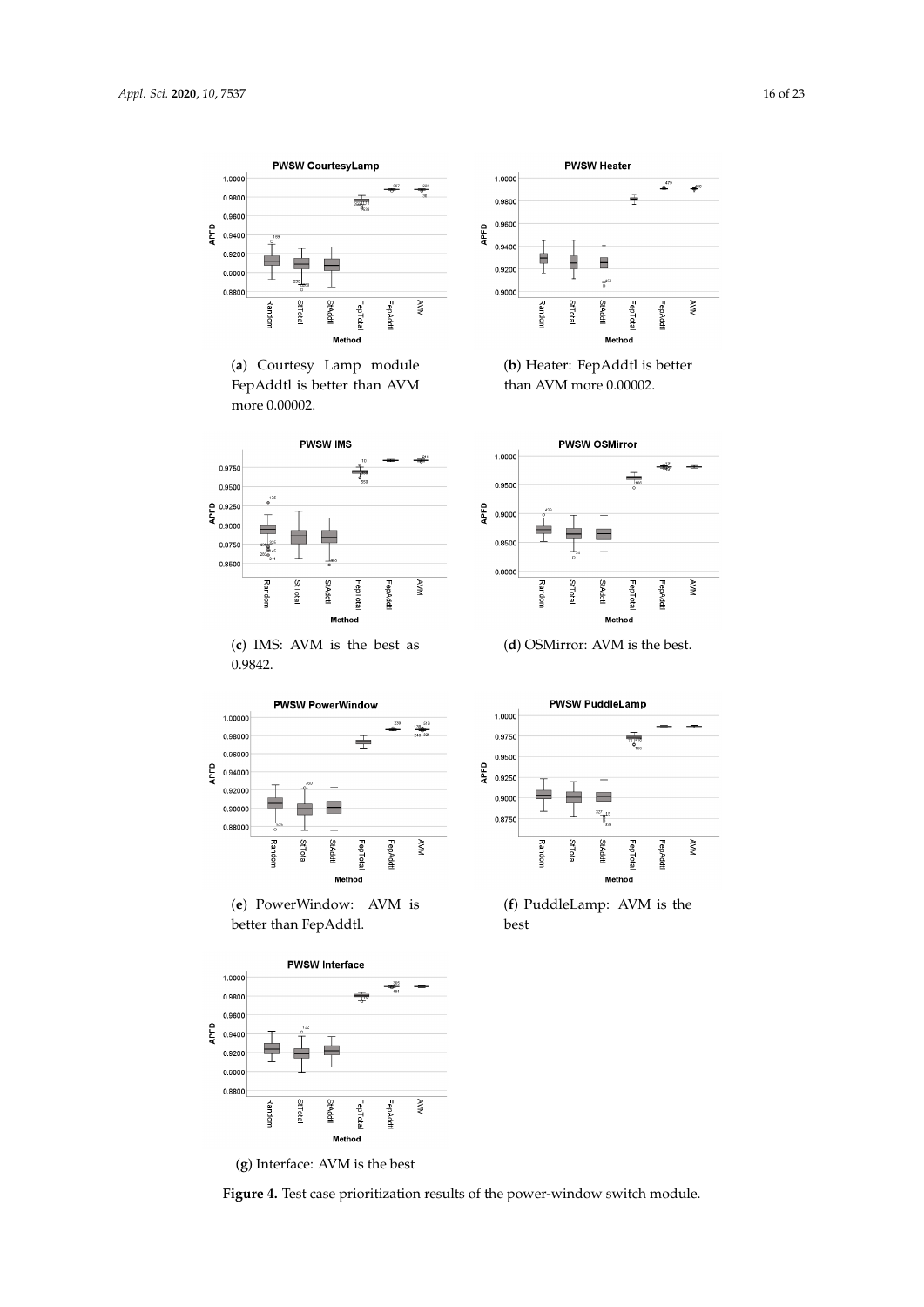# *5.2. Body Control Module*

The body control module (BCM) core module controls all vehicle electronics via CAN and LIN communication featuring analog and digital inputs and output. The BCM model studied is that of the Kia Ceed. The BCM controls the tailgate lamp, burglar alarm, wipers, washers, side mirrors, power windows, seat belt reminders, central door control, remote key entry, and flasher lamp. The BCM software features 270 states and 610 transitions (Table [6\)](#page-16-0). Each submodule features up to 73 state transitions depending on its complexity. As described in Section [5.1,](#page-13-1) the UML-based model was limited to 100 mutants for each submodule. Mutation-based testing employed 1000 to 2000 test cases for each submodule depending on submodule complexity and mutant type. However, the number of test cases was limited, but adequate in terms of coverage. The test suites were prioritized using the various methods. As Figure [5](#page-17-0) shows, the prioritization test results of the more complex submodules exhibited lower APFDs than the tests of simpler submodules. A low APFD indicates that it is difficult to kill many mutants at once during test case creation. We group the methods as follows: Group 1: Random, StTotal, and StAddtl; Group 2: FepTotal, FepAddtl, and AVM. The APFD values of the first group were 60 percent of those of the second group for complex submodules, and 90 percent for simple submodules. This is because the prioritization methods of group 1 do not adequately expose faults, as mentioned in Section [4.](#page-9-0) It is essential to prioritize the test suite appropriately because it is difficult to kill multiple mutants simultaneously in more complex modules. Therefore, Random, StTotal, and StAddtl did not yield good APFD values.

<span id="page-16-0"></span>

| Module           | <b>Number of States</b> | <b>Number of Transitions</b> | <b>Number of Test Cases</b> | $p$ -Value |
|------------------|-------------------------|------------------------------|-----------------------------|------------|
| Tailgate         | 8                       | 16                           | 1857                        | < 0.005    |
| OS Mirror        | 10                      | 73                           | 1583                        | < 0.005    |
| Defroster        | 7                       |                              | 1597                        | < 0.005    |
| Driving          |                         | 3                            | 1329                        | < 0.005    |
| Interface        | 5                       | 11                           | 1910                        | < 0.005    |
| Interior lamp    |                         | 5                            | 1765                        | < 0.005    |
| Power window     | 8                       | 9                            | 1785                        | < 0.005    |
| Remote key entry |                         | 4                            | 1253                        | < 0.005    |
| Flasher          | З                       | 37                           | 1017                        | < 0.005    |
| Warning          | 5                       | 23                           | 1945                        | < 0.005    |
| Wipers/washers   |                         | 5                            | 1657                        | < 0.005    |
| Exterior lamp    | 2                       | 3                            | 1915                        | < 0.005    |
| Mirror           | 3                       | 7                            | 1409                        | ${<}0.005$ |
| Door locks       | 18                      | 48                           | 1528                        | < 0.005    |
| Total            | 76                      | 251                          | 22,550                      |            |

**Table 6.** Functionalities of the body control model (BCM).

#### *5.3. Passive Entry Passive Start System*

Passive entry passive start (PEPS) systems (smart keys) allow vehicle entry and starting (by pushing a button) without a physical key. The UML-based software used was that of the Accent of Kia Motor Corporation. As for the PWS module, data were XMI-transformed to the UML format and test cases were generated via mutation. Prioritized test suites were created using various methods and the results compared using the APFD. The PEPS system features diagnostic and key learning submodules, and others (see the table below). However, the other submodules are implemented in legacy code rather than UML, and were thus not evaluated.

As shown in Table [7,](#page-18-1) each module features several state diagrams. Overall, the state diagrams of small units exhibit few states or transitions. However, the Start submodule features complex state diagrams including several substates. The number of submodules is lower than those of the PWS or BCM, but there are more state diagrams per submodule. If the number of mutants for each module is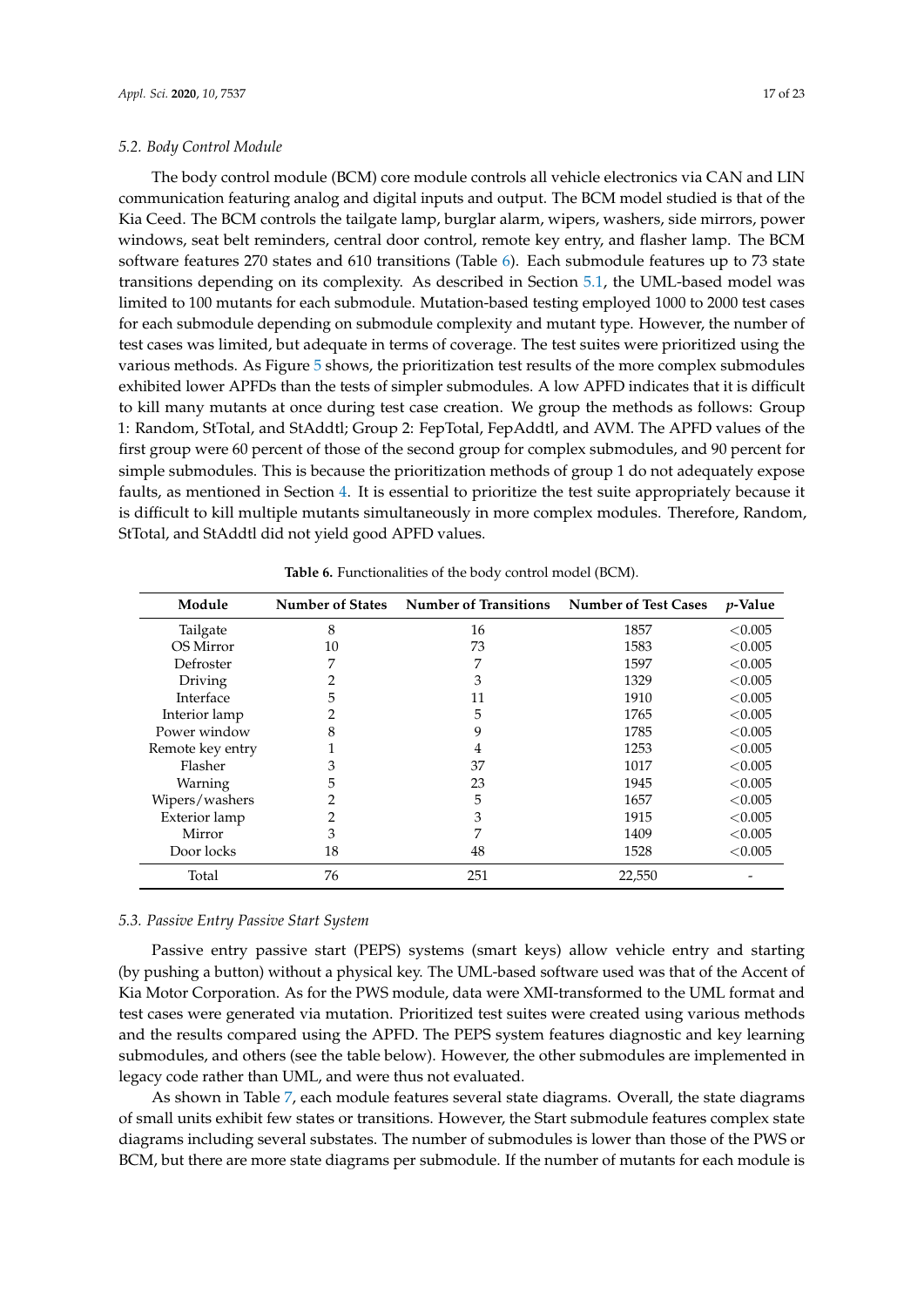over 100, the time needed for mutation testing will be excessive. We limited the number of mutations to 100 and the number of test cases to 2000; the test suites were prioritized using various methods.

<span id="page-17-0"></span>![](_page_17_Figure_2.jpeg)

**Figure 5.** APFD results of the test case prioritization methods.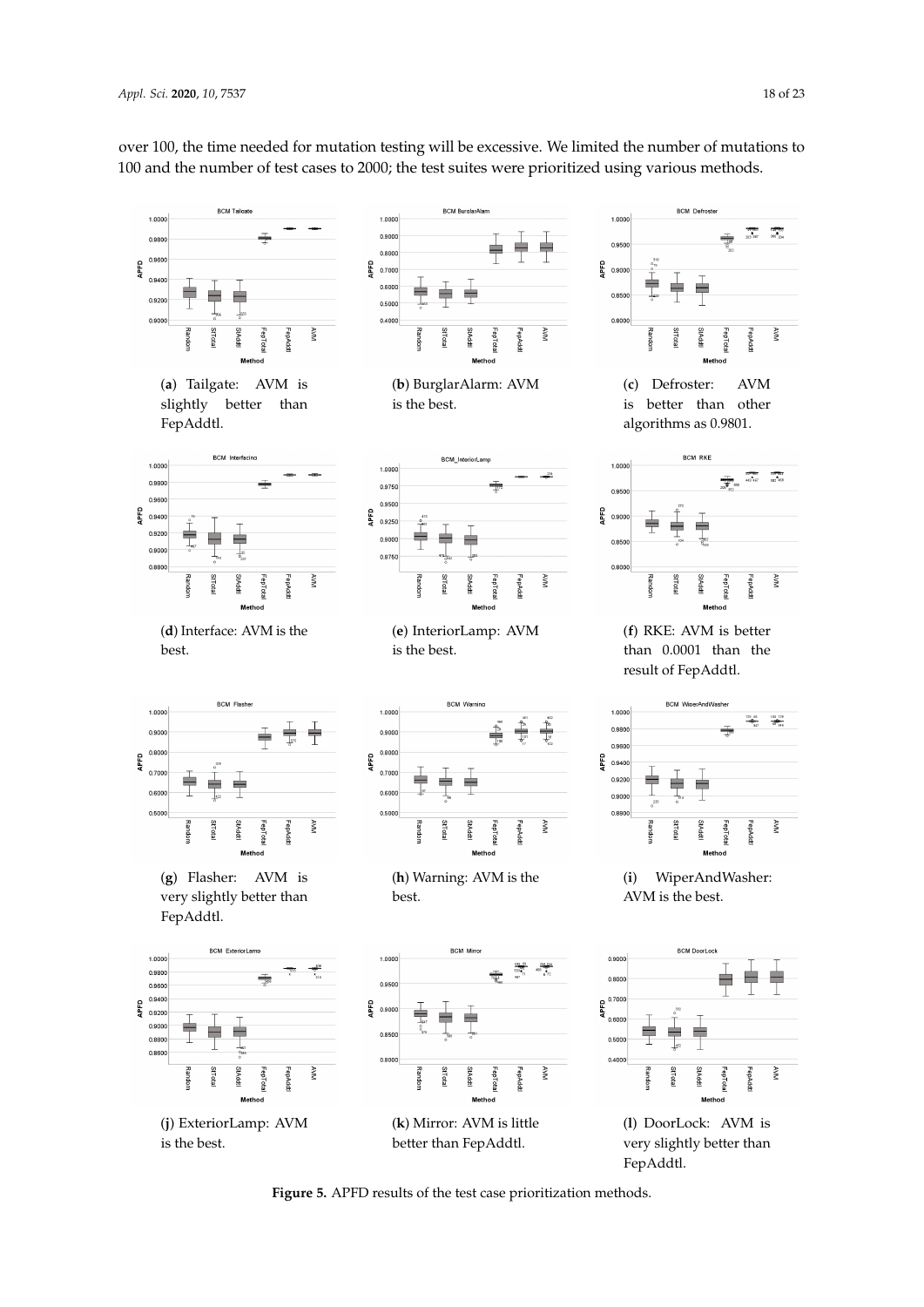| Module     | <b>Number of State Diagrams</b> | <b>Number of Test Cases</b> | F        | <i>p</i> -Value |
|------------|---------------------------------|-----------------------------|----------|-----------------|
| Unit       | 81                              | 1387                        | 4389.207 | < 0.005         |
| Access     | 13                              | 1993                        | 1631.736 | < 0.005         |
| <b>RKE</b> | 11                              | 1799                        | 4267.017 | < 0.005         |
| Start      | 44                              | 1385                        | 3139.672 | < 0.005         |
| Warning    | 49                              | 1755                        | 4833.233 | < 0.005         |
| Total      | 198                             | 8319                        |          |                 |

<span id="page-18-1"></span>**Table 7.** ANOVA test results of passive entry start systems (PEPS) submodules.

First, when comparing the FepAddtl and AVM results for the Unit submodule in the upper left panel of Figure [6,](#page-19-0) it is clear that the AVM result was best (about 0.0002). For the Access module (upper right panel), the AVM and FepAddtl results were 0.94408 and 0.9446. The state diagram of the Start submodule features sub-states and sub-state diagrams, and is complicated; the APFD is lower than that for other submodules. It was difficult to create test cases that killed mutants on mutation testing. Thus, the APFDs of the FepTotal, FepAddtl, and AVM test suites were similar. For the Warning submodule, the average APFD differences between AVM and the other methods were less than 0.00015 and, thus, negligible. In terms of overall prioritization, Random, StTotal, and StAddtl did not yield good results in most cases compared to the other methods. Commonly, the APFD results of AVM were clearly superior to those of FepTotal, and similar to those of FepAddtl. However, as for the PWS (Section [5.1\)](#page-13-1), the Scheffe post-hoc test revealed no significant difference between FepAddtl and AVM. The difference between FepTotal, on the one hand, and FepAddtl and AVM, on the other, was significant when the APFD test suite values exceeded 0.9.

# <span id="page-18-0"></span>*5.4. Results*

We used a total of five existing code-based TCP methods for model-based mutation testing. The major reason is that we wanted to compare the model-based TCP results with code-based TCP results. In the three empirical studies, Random, StTotal, and StAddtl afforded APFDs lower than those of FepTotal and FepAddtl regardless of model complexity. In most cases, the model-based TCPs did not differ markedly from those of general code-based methods. In terms of answering RQ2, FepAddtl showed the best results among those five methods excluding AVM, equivalent to those of code-based TCP. The reason that FepAddtl was the best optimal method was because it can achieve high exposure probability for the faults in the early stage of development. However, this does not mean that all test results will be the same; our experimental environment was limited. To answer RQ3, we used a TCP method employing the AVM to create a search-based algorithm. All results were obtained under the same conditions, thus, without optimization; the APFD values ranged from 0.01 to 0.25 depending on software complexity. The APFD figures fell as software complexity increased. The answer to RQ3 is that a search-based algorithm can be used for model-based TCP in the same manner as a code-based technique. In the above industrial scenarios, the AVM APFD results did not differ greatly from those of other algorithms, but the AVM was quicker. The search time, of course, depends on local optimization and the exploration algorithm employed. Fault seeding threatens internal validity. To minimize this, we used mutant operators of model-based state diagrams as seeds. To ensure reliable data collection within a reasonable time, all experiments were 100-fold iterated for each algorithm, yielding statistically robust comparisons. However, this does not mean that the APFD results of TCP methods will always be the same. We constructed an external validity threat and explored the effect thereof on TCP, but this did not verify all software models. To minimize the problem, three empirical cases were considered; we evaluated the software of the PWS, SMK, and PEPS. All models were based on UML, but only the state diagrams were used to draw behavioral diagrams. This affects test case generation and prioritization. For example, if a test suite is generated using a behavioral diagram such as a sequence diagram, this may affect the results even if the operation of both diagrams is identical. In conclusion, most search-based algorithms have the same problems, but the experimental results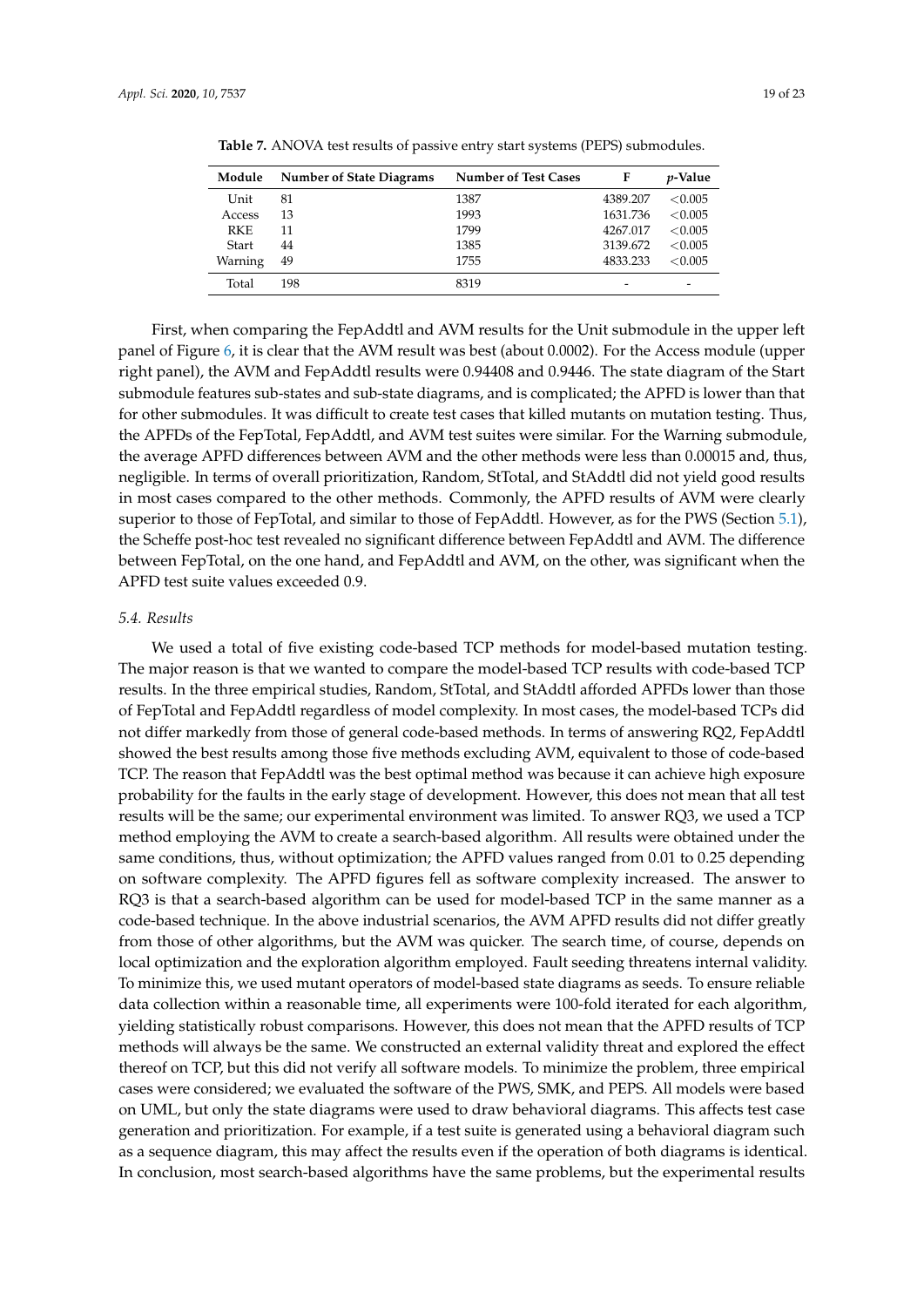<span id="page-19-0"></span>![](_page_19_Figure_1.jpeg)

differ greatly if small amounts of data are compared, not always indicating the best algorithm. To deal with this issue, significance was analyzed via post-hoc comparisons of 100 experimental runs.

![](_page_19_Figure_3.jpeg)

(**e**) Warning: AVM is the best.

**Figure 6.** Test case prioritization for the PEPS System.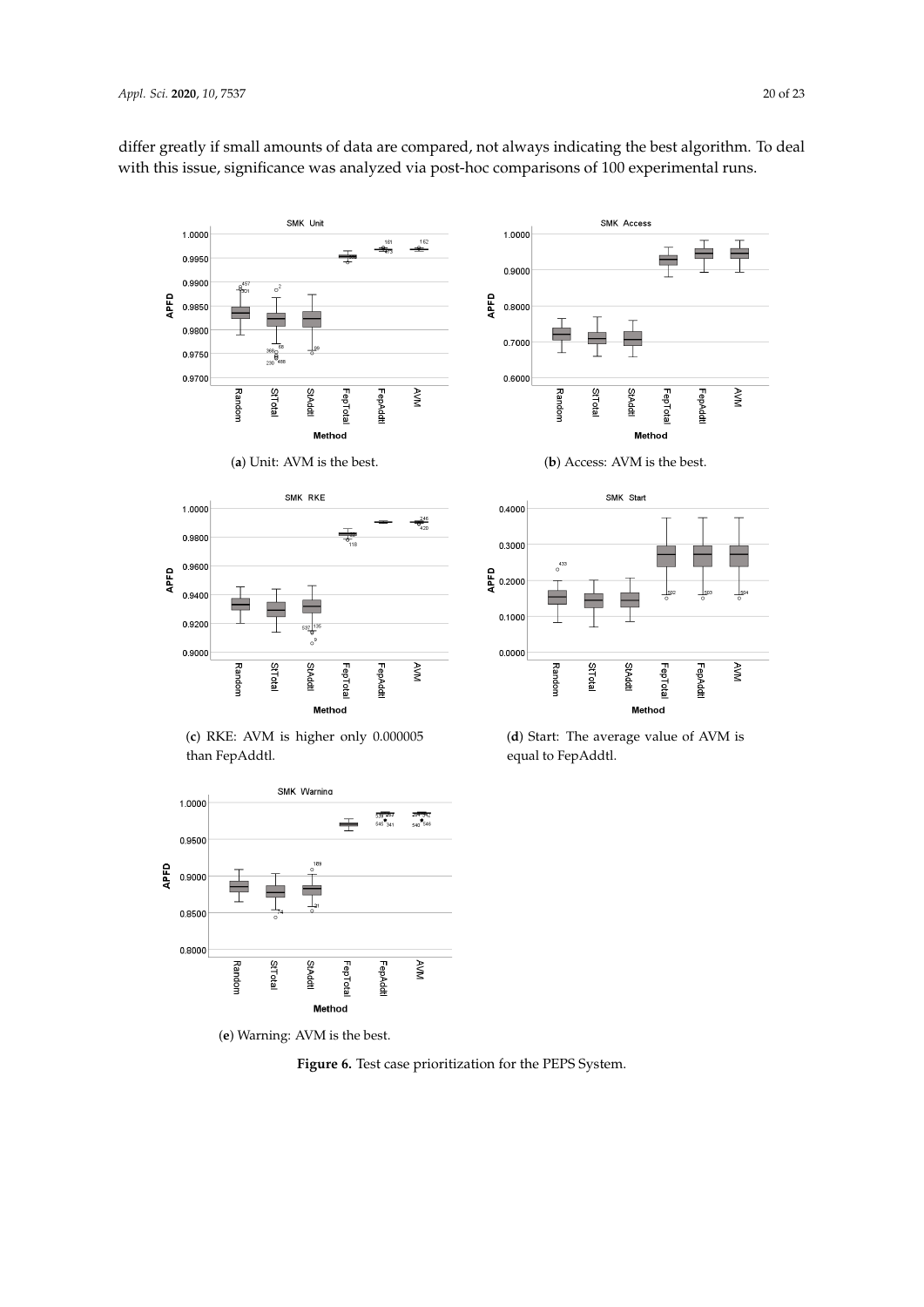# <span id="page-20-1"></span>**6. Conclusions**

We present TCP for mutation testing of a UML-based model; we employ a model-based development approach. Unlike the mutation operators used for code-based mutation testing, model-based mutation operators create mutants in the state machine, thus the behavioral diagram. Test cases were created to kill such mutants; our new prioritization method is a search-based algorithm employing the AVM. Code-based TCP methods were compared with our new method; we collected the APFD values of test suites prioritized using various methods. Our AVM-based, search-based TCP method is simpler and yields equivalent or better results than other methods. We empirically studied representative PWS, BCM, and PEPS software of the automotive industry. Mutants were created in UML-based models for mutation testing. Test cases were generated to kill the mutants. The test suites were prioritized using code-based algorithms and our AVM-based search-based algorithms. Our method was better than other methods in all scenarios tested. Our principal contribution is that we explored whether traditional code-based mutation operators could be used for model-based TCP, and the types of such mutation operators. We also developed a new AVM-based prioritization method. The AVM (a local search method) must be combined with an exploratory method to ensure nonconvergence at a local optimum. In future, we will explore whether the results of the various TCP methods change when other fitness values (for example, APFDc) are used. Other search-based algorithms (including a genetic algorithm) will be employed for model-based test case prioritization. Such prioritization must be readily applicable and valuable in the real world.

**Author Contributions:** Conceptualization, K.-W.S.; methodology, K.-W.S.; software, K.-W.S.; statistical analysis, K.-W.S.; investigation, K.-W.S.; data curation, K.-W.S.; writing—original draft preparation, K.-W.S.; writing—review and editing, D.-J.L.; visualization, K.-W.S.; supervision, D.-J.L.; project administration, D.-J.L.; funding acquisition, D.-J.L. Both authors have read and agreed to the published version of the manuscript.

**Funding:** This research was funded by the World Class 300 project (10050405) of the Ministry of Trade, Industry and Energy (MOTIE) and the Small and Medium Business Administration (SMBA) of South Korea.

**Conflicts of Interest:** The authors declare no conflict of interest.

#### **References**

- <span id="page-20-0"></span>1. Ali, S.; Zohaib Iqbal, M.; Arcuri, A.; Briand, L.C. Generating Test Data from OCL Constraints with Search Techniques. *IEEE Trans. Softw. Eng.* **2013**, *39*, 1376–1402. [\[CrossRef\]](http://dx.doi.org/10.1109/TSE.2013.17)
- <span id="page-20-2"></span>2. Shin, K.W.; Lim, D.J. Model-based automatic test case generation for automotive embedded software testing. *Int. J. Automot. Technol.* **2018**, *19*, 107–119. [\[CrossRef\]](http://dx.doi.org/10.1007/s12239-018-0011-6)
- <span id="page-20-3"></span>3. Shin, K.W.; Kim, S.; Park, S.; Lim, D.J. Automated Test Case Generation for Automotive Embedded Software Testing Using XMI-Based UML Model Transformations. *SAE Tech. Pap.* **2014**, *1*. [\[CrossRef\]](http://dx.doi.org/10.4271/2014-01-0315)
- <span id="page-20-4"></span>4. Shin, K.W.; Lee, J.H.; Kim, S.S.; Park, J.U.; Lim, D.J. Automatic Test Case Generation Based on the UML Model of the Automotive-Embedded Software using a Custom Parser and SMT Solver. In Proceedings of the JSAE 2016 Annual Congress, Yokohama, Japan, 25–27 May 2016; pp. 1198–1202.
- <span id="page-20-5"></span>5. Aichernig, B.K.; Auer, J.; Jöbstl, E.; Korošec, R.; Krenn, W.; Schlick, R.; Schmidt, B.V. Model-Based Mutation Testing of an Industrial Measurement Device. In *Tests and Proofs*; Seidl, M., Tillmann, N., Eds.; Springer International Publishing: Cham, Switzerland, 2014; pp. 1–19. [\[CrossRef\]](http://dx.doi.org/10.1007/978-3-319-09099-3_1)
- <span id="page-20-6"></span>6. Utting, M.; Pretschner, A.; Legeard, B. A Taxonomy of Model-Based Testing Approaches. *Softw. Test. Verif. Reliab.* **2012**, *22*, 297–312. [\[CrossRef\]](http://dx.doi.org/10.1002/stvr.456)
- <span id="page-20-7"></span>7. Samuel, P.; Mall, R.; Bothra, A.K. Automatic test case generation using unified modeling language (UML) state diagrams. *IET Softw.* **2008**, *2*, 79–93.:20060061. [\[CrossRef\]](http://dx.doi.org/10.1049/iet-sen:20060061)
- <span id="page-20-8"></span>8. Gulia, P.; Chillar, R. A new approach to generate and optimize test cases for UML state diagram using genetic algorithm. *ACM Sigsoft Softw. Eng. Notes* **2012**, 1–5. [\[CrossRef\]](http://dx.doi.org/10.1145/2180921.2180933)
- <span id="page-20-9"></span>9. Choi, Y.M.; Lim, D.J. Model-Based Test Suite Generation Using Mutation Analysis for Fault Localization. *Appl. Sci.* **2019**, *9*, 3492. [\[CrossRef\]](http://dx.doi.org/10.3390/app9173492)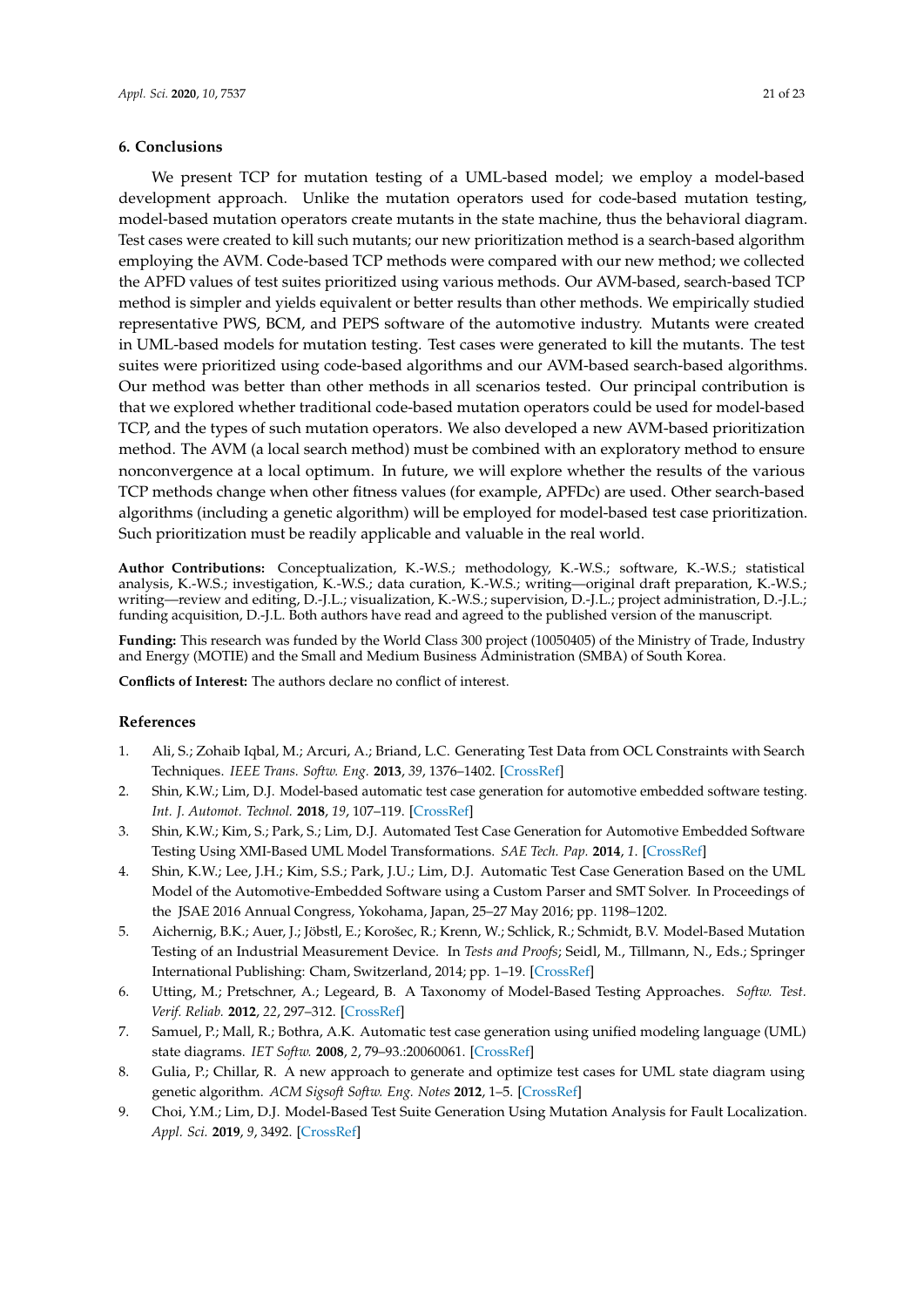- <span id="page-21-0"></span>10. Heumann, J. Generating Test Cases From Use Cases. Technical Report, Rational Software. 2001. Available online: [https://www.ibm.com/developerworks/rational/library/content/RationalEdge/jun01/](https://www.ibm.com/developerworks/rational/library/content/RationalEdge/jun01/GeneratingTestCasesFromUseCasesJune01.pdf) [GeneratingTestCasesFromUseCasesJune01.pdf](https://www.ibm.com/developerworks/rational/library/content/RationalEdge/jun01/GeneratingTestCasesFromUseCasesJune01.pdf) (accessed on 15 June 2001).
- <span id="page-21-1"></span>11. Eclipse Papyrus. Available online: <https://www.eclipse.org/papyrus/> (accessed on 15 June 2020).
- <span id="page-21-2"></span>12. Enterprise Architect 15.2. Available online: <https://sparxsystems.com/products/ea/> (accessed on 27 August 2020).
- <span id="page-21-3"></span>13. Vörös, A.; Micskei, Z.; Konnerth, R.; Horváth, B.; Semerath, O.; Varro, D. On Open Source Tools for Behavioral Modeling and Analysis with fUML and Alf. In Proceedings of the 1st Workshop on Open Source Software for Model Driven Engineering, Valencia, Spain, 28 September 2014.
- <span id="page-21-4"></span>14. Ciccozzi, F.; Malavolta, I.; Selic, B. Execution of UML models: A systematic review of research and practice. *Softw. Syst. Model.* **2018**, *18*, 2313–2360. [\[CrossRef\]](http://dx.doi.org/10.1007/s10270-018-0675-4)
- <span id="page-21-5"></span>15. Hyunsook D.; Rothermel, G. On the Use of Mutation Faults in Empirical Assessments of Test Case Prioritization Techniques. *IEEE Trans. Softw. Eng.* **2006**, *32*, 733–752. [\[CrossRef\]](http://dx.doi.org/10.1109/TSE.2006.92)
- <span id="page-21-6"></span>16. Aichernig, B.; Jöbstl, E.; Tiran, S. Model-based mutation testing via symbolic refinement checking. *Sci. Comput. Program.* **2015**, *97*. [\[CrossRef\]](http://dx.doi.org/10.1016/j.scico.2014.05.004)
- <span id="page-21-7"></span>17. Zhan, Y.; Clark, J.A. Search-Based Mutation Testing for Simulink Models. In Proceedings of the 7th Annual Conference on Genetic and Evolutionary Computation, GECCO '05, Washington, DC, USA, 25–29 June 2005; ACM: New York, NY, USA, 2005; pp. 1061–1068. [\[CrossRef\]](http://dx.doi.org/10.1145/1068009.1068188)
- <span id="page-21-8"></span>18. Kim, M.; Kim, Y.; Jang, Y. Industrial Application of Concolic Testing on Embedded Software: Case Studies. In Proceedings of the IEEE 5th International Conference on Software Testing, Verification and Validation, ICST 2012, Montreal, QC, Canada, 17–21 April 2012. [\[CrossRef\]](http://dx.doi.org/10.1109/ICST.2012.119)
- <span id="page-21-9"></span>19. Kim, Y.; Kim, M.; Kim, Y.; Jung, U.J. Comparison of Search Strategies of KLEE Concolic Testing Tool. *J. KIISE Comput. Pract. Lett.* **2012**, *18*, 321–325.
- <span id="page-21-10"></span>20. Elbaum, S.; Malishevsky, A.G.; Rothermel, G. Test case prioritization: A family of empirical studies. *IEEE Trans. Softw. Eng.* **2002**, *28*, 159–182. [\[CrossRef\]](http://dx.doi.org/10.1109/32.988497)
- <span id="page-21-20"></span>21. Elbaum, S.; Malishevsky, A.; Rothermel, G. Incorporating varying test costs and fault severities into test case prioritization. In Proceedings of the 23rd International Conference on Software Engineering, ICSE 2001, Toronto, ON, Canada, 12–19 May 2001; pp. 329–338. [\[CrossRef\]](http://dx.doi.org/10.1109/ICSE.2001.919106)
- <span id="page-21-11"></span>22. Elbaum, S.; Rothermel, G.; Kanduri, S.; Malishevsky, A.G. Selecting a Cost-Effective Test Case Prioritization Technique. *Softw. Qual. J.* **2004**, *12*, 185–210. [\[CrossRef\]](http://dx.doi.org/10.1023/B:SQJO.0000034708.84524.22)
- <span id="page-21-12"></span>23. Luo, Q.; Moran, K.; Zhang, L.; Poshyvanyk, D. How Do Static and Dynamic Test Case Prioritization Techniques Perform on Modern Software Systems? An Extensive Study on GitHub Projects. *IEEE Trans. Softw. Eng.* **2019**, *45*, 1054–1080. [\[CrossRef\]](http://dx.doi.org/10.1109/TSE.2018.2822270)
- <span id="page-21-13"></span>24. Pradhan, D.; Wang, S.; Ali, S.; Yue, T. Search-Based Cost-Effective Test Case Selection within a Time Budget: An Empirical Study. In Proceedings of the Genetic and Evolutionary Computation Conference 2016, GECCO '16, Denver, CO, USA, 20–24 July 2016; ACM: New York, NY, USA, 2016; pp. 1085–1092. [\[CrossRef\]](http://dx.doi.org/10.1145/2908812.2908850)
- <span id="page-21-14"></span>25. Arrieta, A.; Wang, S.; Sagardui, G.; Etxeberria, L. Test Case Prioritization of Configurable Cyber-Physical Systems with Weight-Based Search Algorithms. In Proceedings of the Genetic and Evolutionary Computation Conference 2016, GECCO '16, Denver, CO, USA, 20–24 July 2016; ACM: New York, NY, USA, 2016; pp. 1053–1060. [\[CrossRef\]](http://dx.doi.org/10.1145/2908812.2908871)
- <span id="page-21-15"></span>26. Aichernig, B.K.; Tappler, M. Efficient Active Automata Learning via Mutation Testing. *J. Autom. Reason.* **2019**, *63*, 1103–1134. [\[CrossRef\]](http://dx.doi.org/10.1007/s10817-018-9486-0)
- <span id="page-21-16"></span>27. Krenn, W.; Schlick, R.; Tiran, S.; Aichernig, B.; Jobstl, E.; Brandl, H. MoMut:: UML Model-Based Mutation Testing for UML. In Proceedings of the 2015 IEEE 8th International Conference on Software Testing, Verification and Validation (ICST), Graz, Austria, 13–17 April 2015; pp. 1–8. [\[CrossRef\]](http://dx.doi.org/10.1109/ICST.2015.7102627)
- <span id="page-21-17"></span>28. Belli, F.; Budnik, C.J.; Hollmann, A.; Tuglular, T.; Wong, W.E. Model-based mutation testing—Approach and case studies. *Sci. Comput. Program.* **2016**, *120*, 25–48. [\[CrossRef\]](http://dx.doi.org/10.1016/j.scico.2016.01.003)
- <span id="page-21-18"></span>29. Eghbali, S.; Tahvildari, L. Test Case Prioritization Using Lexicographical Ordering. *IEEE Trans. Softw. Eng.* **2016**, *42*, 1178–1195. [\[CrossRef\]](http://dx.doi.org/10.1109/TSE.2016.2550441)
- <span id="page-21-19"></span>30. XML Metadata Interchange (XMI) Specification. Available onlilne: [https://www.omg.org/spec/XMI/2.0/](https://www.omg.org/spec/XMI/2.0/PDF) [PDF](https://www.omg.org/spec/XMI/2.0/PDF) (accessed on 15 May 2003).